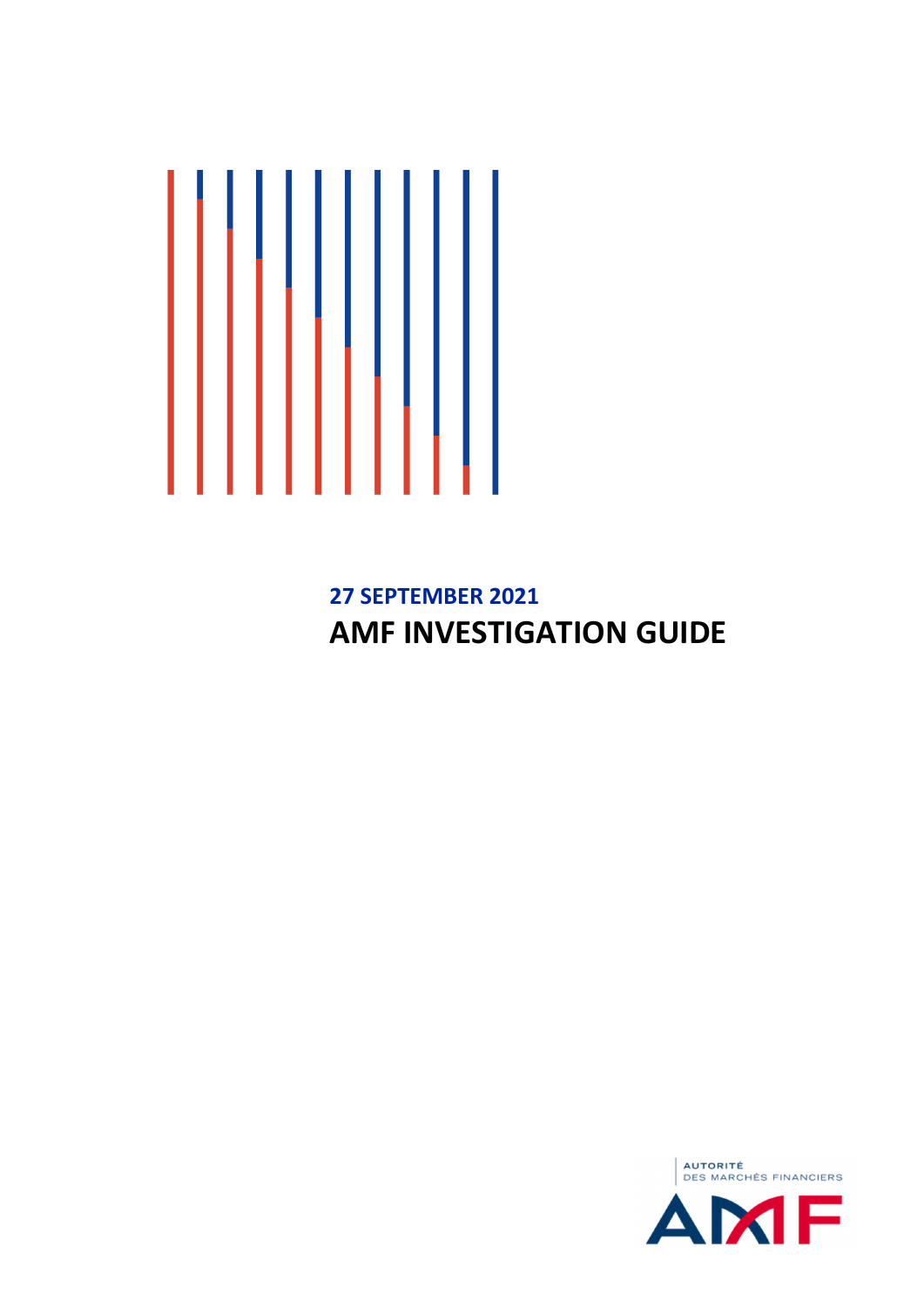

# **CONTENTS**

| I. |    |                                                                              |
|----|----|------------------------------------------------------------------------------|
|    | Α. |                                                                              |
|    | 1. |                                                                              |
|    | 2. |                                                                              |
|    |    |                                                                              |
|    | 1. |                                                                              |
|    | 2. |                                                                              |
|    |    |                                                                              |
|    |    |                                                                              |
|    | 1. |                                                                              |
|    | 2. |                                                                              |
|    | 3. |                                                                              |
|    | 4. |                                                                              |
|    |    | B. Behaviour expected of persons asked to cooperate with an investigation 19 |
|    | 1. |                                                                              |
|    | 2. |                                                                              |
|    | 3. |                                                                              |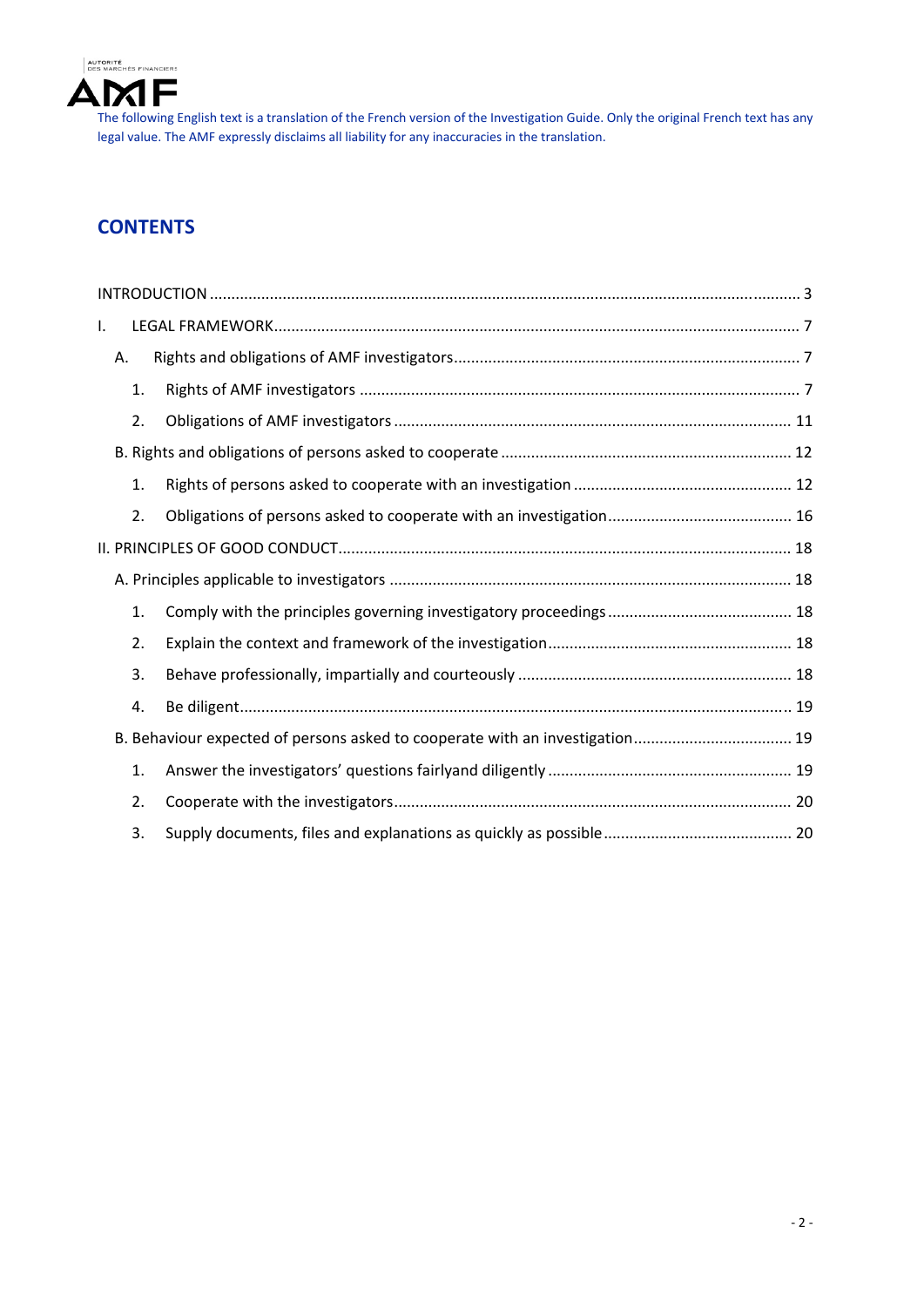

# **INTRODUCTION**

*European Regulation No 596/2014 of 16 April 2014 on market abuse (known as 'MAR') became effective on 3 July 2016. Thisregulation, which is directly applicable, necessitated amendmentsto the General Regulation of the* Autorité des Marchés Financiers, including in particular the removal of Book VI of the regulation, on market abuse, and the addition of a number of changes to the provisions set out in Book II on issuers and financial disclosures *relating to the publication of inside information.1* 

As regards the provisions affected by these amendments, this quide will therefore refer both to the provisions of the General Regulation of the Autorité des Marchés Financiers applicable to facts prior to 3 July 2016 - the date on which MAR entered into force - and the provisions of MAR applicable to facts occurring on or after 3 July 2016.

## **Duties of the AMF**

The Autorité des Marchés Financiers (AMF) is an independent public authority with legal personality established by Act No. 2003-706 of 1 August 2003 (Financial Security Act). It is charged with:<sup>2</sup>

- protecting savings invested in financial instruments, certain assets<sup>3</sup> and certain unit-linked products<sup>4</sup> offered to the public or admitted to trading on a regulated market or multilateral trading facility, and in any other investment offered to the public;
- providing information for investors;
- ensuring the markets for financial instruments, certain assets and certain units of account operate correctly.

The AMF is composed of a Board with sixteen members which is divided into three Specialised Commissions, as well as an independent Enforcement Committee with twelve members who are not members of the Board, and several Consultative Commissions.5

The AMF has statutory powers to carry out its duties. Among other things it can:

- adopt a General Regulation covering, inter alia, the professional practices of the issuers and service providers under its authority, as well the general organisation and operating principles of regulated markets and multilateral trading facilities, $6$  all with a view to protecting investors;
- issue approvals<sup>7</sup> and authorisations;
- carry out inspections and investigations;<sup>8</sup>
- sign administrative settlement agreements;<sup>9</sup>

 1 Amendments introduced by the Order of 14 September 2016, published in the Official Journal of the French Republic on 23 September 2016.

<sup>2</sup> Article L. 621‐1 of the Monetary and Financial Code.

<sup>3</sup> Specifically the assets listed in Article L. 421‐1 II of the Monetary and Financial Code, as stipulated by Article D.214‐22‐1 of the same code (certain shares or units in French or foreign UCITS).

<sup>4</sup> Namely unit‐linked products relating to greenhouse gas emissions quotas referred to in Article L. 229‐7 of the Environmental Code.

<sup>5</sup> Article L. 621‐2 of the Monetary and Financial Code.

<sup>6</sup> Article L. 621‐7 of the Monetary and Financial Code.

<sup>7</sup> Article L. 621‐8 of the Monetary and Financial Code.

<sup>8</sup> Articles L. 621‐9 to L. 621‐12‐1 of the Monetary and Financial Code.

<sup>9</sup> Article L. 621‐14‐1 of the Monetary and Financial Code.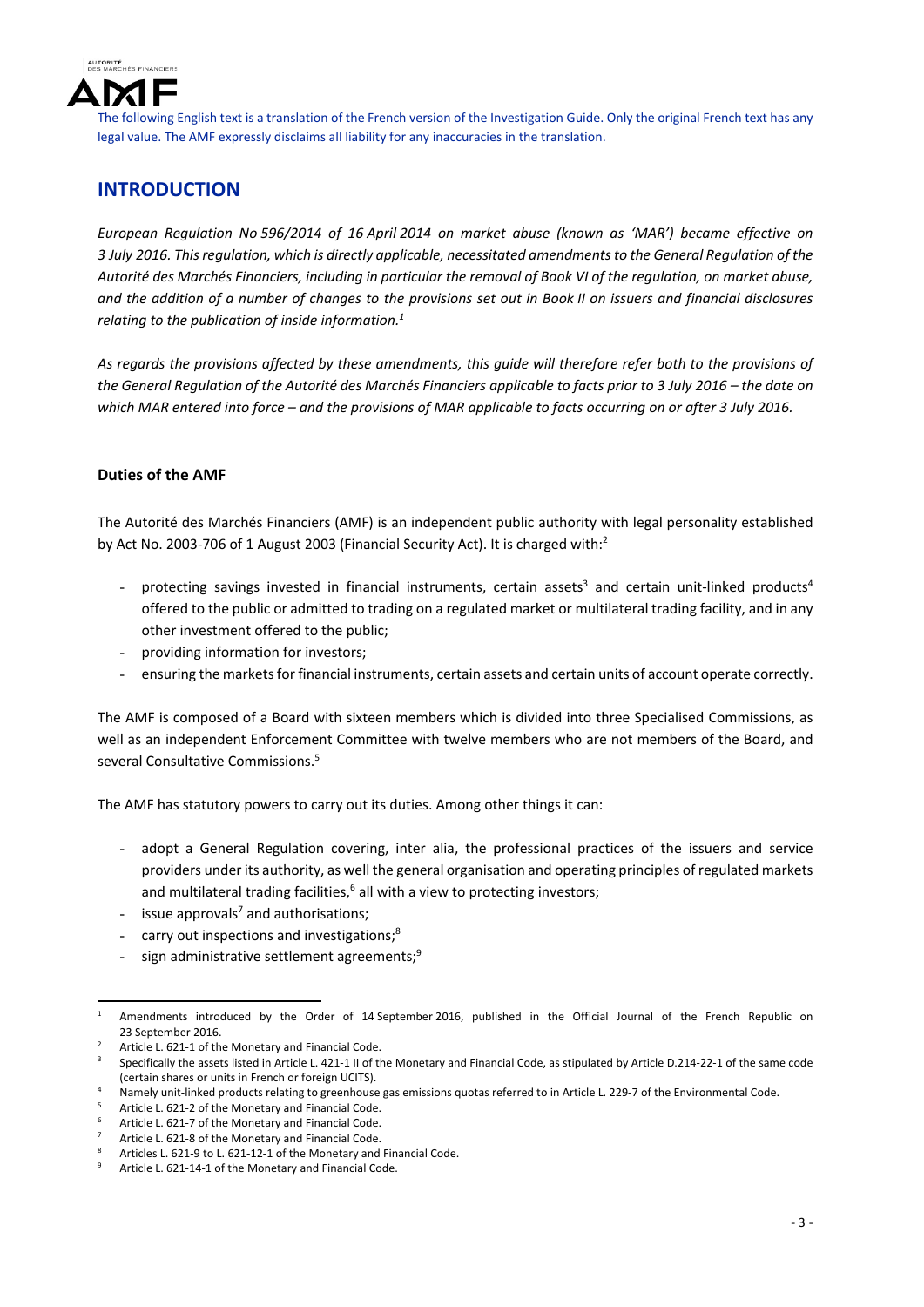

- issue formal notices;<sup>10</sup>
- impose sanctions subsequent to an adversarial procedure initiated by the Board. $11$

#### **Investigations and inspections**

In the performance of its duties, the AMF carries out inspections and investigations.<sup>12</sup>

The purpose of inspections<sup>13</sup> is to ensure that the entities and persons referred to in Article L. 621-9 II of the Monetary and Financial Code, as well as individuals acting under their authority or on their behalf, comply with their professional obligations as set out in that code, the AMF General Regulation and professional rules approved by the AMF. Inspections may target a specific topic or cover general cross-cutting, thematic issues. Inspections are covered by a separate guide available from the AMF website, titled 'AMF Inspection Guide'.

Investigations focus on activities that may constitute either market abuse (insider dealing, price manipulation, disseminating false information) or, more generally, a breach of obligations that could undermine investor protection and disclosure or the orderly operation of the market.<sup>14</sup>

#### **Purpose of this guide**

This guide does not replace European regulations or the statutory and regulatory provisions applicable to investigations. It is not intended to give an exhaustive description of all the details that go into an investigation; rather, it seeks to explain the investigatory process. It merely provides information on standard practice, and refers where appropriate to the applicable laws and regulations.

As such, this guide helps ensure the proper conduct of investigations by raising awareness and spelling out some of the principles of good conduct followed by the AMF's investigators. It also describes how persons asked to cooperate with an investigation are expected to behave.

To this end, this guide has two sections:

- The first specifies the rights and obligations of investigators and persons asked to cooperate with an investigation.
- The second sets out rules of conduct applicable to investigators and the behaviour expected of persons asked to cooperate.

In addition to abiding by fundamental legal principles and the statutes and regulations applicable specifically to the AMF's activities, investigators undertake to comply with this guide, a copy of which will be given to any person asked to cooperate with an investigation.

The guide is also posted on the AMF website.

<sup>&</sup>lt;sup>10</sup> Article L. 621-14 of the Monetary and Financial Code.<br><sup>11</sup> Article L. 621-15 of the Monetary and Financial Code.

<sup>11</sup> Article L. 621-15 of the Monetary and Financial Code.<br>12 Article L. 621.0 of the Monetary and Financial Code.

Article L. 621-9 of the Monetary and Financial Code.

<sup>13</sup> Article 143-1 of the AMF General Regulation.

<sup>14</sup> Article L. 621‐9 of the Monetary and Financial Code; Articles 7, 8, 12, 14 and 15 of Regulation No 596/2014/EU of 16 April 2014 on market abuse.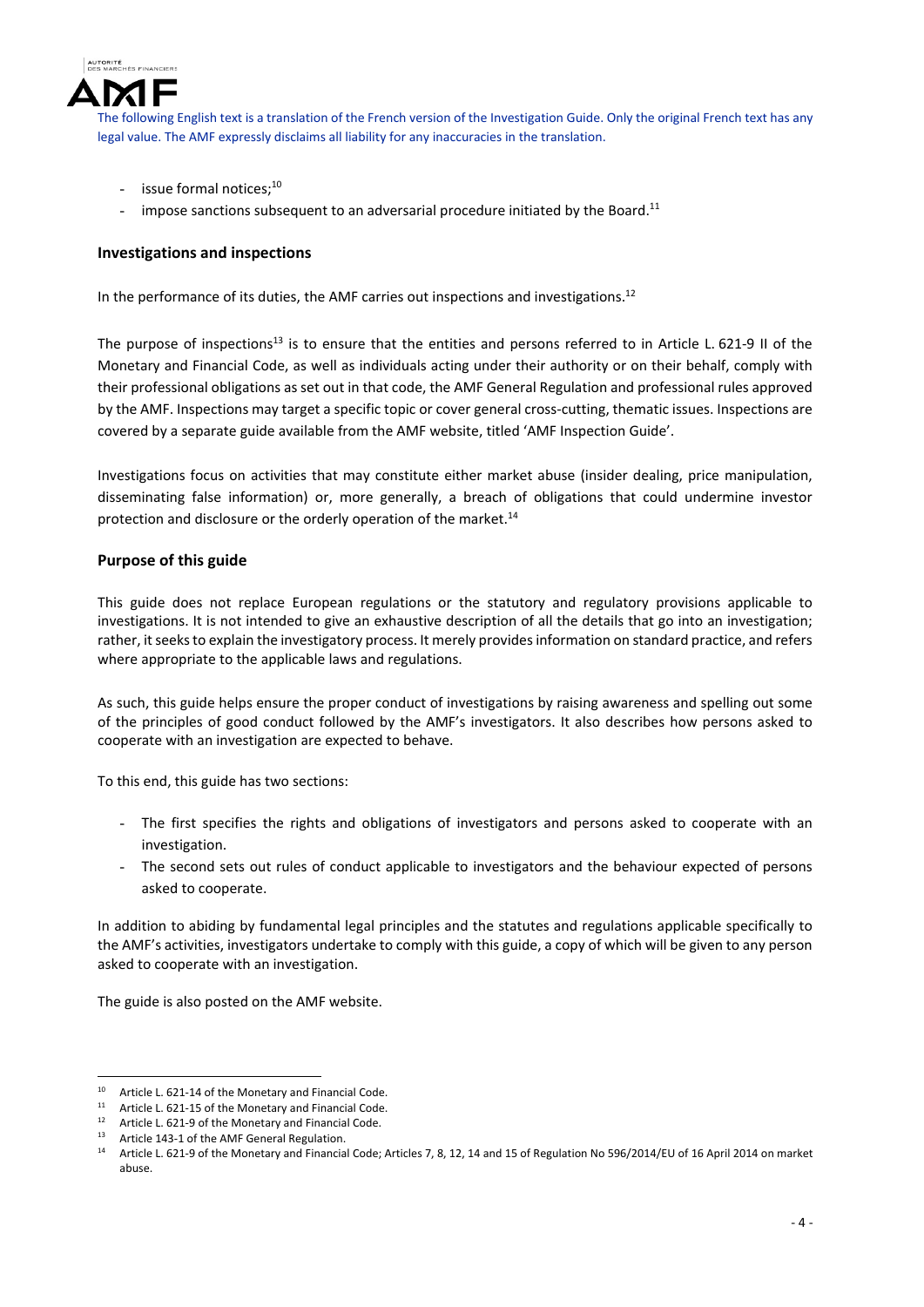

## **How investigations start**

The decision to open an investigation is made by the AMF Secretary General or his representative, who appoints and empowers investigators.<sup>15</sup>

The decision to conduct an investigation, signed by the Secretary General or his representative, specifies the scope of the investigation and the date from which the facts are analysed.

Most investigations are initiated following an alert raised by the AMF's Data and Market Surveillance Directorate, which monitors all transactions in Paris‐listed securities and the activities of investment services providers on a daily basis. The Data and Market Surveillance Directorate receives and analyses suspicious transaction reports submitted to the AMF by credit institutions and investment firms.<sup>16</sup>

Alerts may also be raised by the AMF's divisions (including Corporate Finance and Corporate Accounting & Auditing), especially where financial reporting issues are concerned.

Investigations may also be initiated on the basis of complaints and alerts sent to the AMF by any external person or entity.17

In addition, investigations may be initiated at the request of a foreign authority with equivalent powers to the  $AMF's$ <sup>18</sup>

#### **Purpose of investigations**

Investigations concern one or more situations or events that may constitute a violation, including in particular:

- insider dealing;<sup>19</sup>
- price manipulation:<sup>20</sup>
- dissemination of false information; $^{21}$
- any other situation or event liable to undermine investor protection or orderly markets (e.g. with regard to issuers' financial reporting or the marketing of financial instruments); $22$
- trading by companies and their executives in the securities of those companies: $^{23}$
- reporting requirements applicable to executives and third parties, relating in particular to changes in major shareholdings.<sup>24</sup>

While most investigations focus on the specific issue that triggered them, they may also be cross-cutting and theme‐based.

<sup>&</sup>lt;sup>15</sup> Article L. 621-9-1 and Article R. 621-33 of the Monetary and Financial Code; Article 144-1 of the AMF General Regulation.

<sup>16</sup> Reports submitted in compliance with Article 16 of Regulation No 596/2014/EU of 16 April 2014 on market abuse and its Delegated Regulation No 2016/957/EU of 9 March 2016.

<sup>&</sup>lt;sup>17</sup> Some of these may be subject to the whistleblower procedure adopted by the AMF under the Sapin 2 Law 2016-1691 of 9 December 2016 on transparency, anti‐corruption and economic modernisation. https://www.amf‐france.org/fr/formulaires‐et‐declarations/lanceur‐ dalerte

<sup>18</sup> Article L. 632-16 of the Monetary and Financial Code.

<sup>&</sup>lt;sup>19</sup> Articles 7, 8 and 14 of Regulation No 596/2014/EU of 16 April 2014 on market abuse.

<sup>&</sup>lt;sup>20</sup> Articles 12 and 15 of Regulation No 596/2014/EU of 16 April 2014 on market abuse.

<sup>&</sup>lt;sup>21</sup> Article 223-1 of the AMF General Regulation; Articles 12 and 14 of Regulation No 596/2014/EU of 16 April 2014 on market abuse.

<sup>&</sup>lt;sup>22</sup> Article L. 621-14 of the Monetary and Financial Code.<br><sup>23</sup> Article L. 621-18-2 of the Monetary and Financial Co

<sup>23</sup> Article L. 621‐18‐2 of the Monetary and Financial Code; Article 19 of Regulation (EU) No 596/2014 of 16 April 2014 on market abuse; Delegated Regulation (EE) No 2016/522 of 17 December 2015.

<sup>&</sup>lt;sup>24</sup> Articles 223-17 and following of the AMF General Regulation.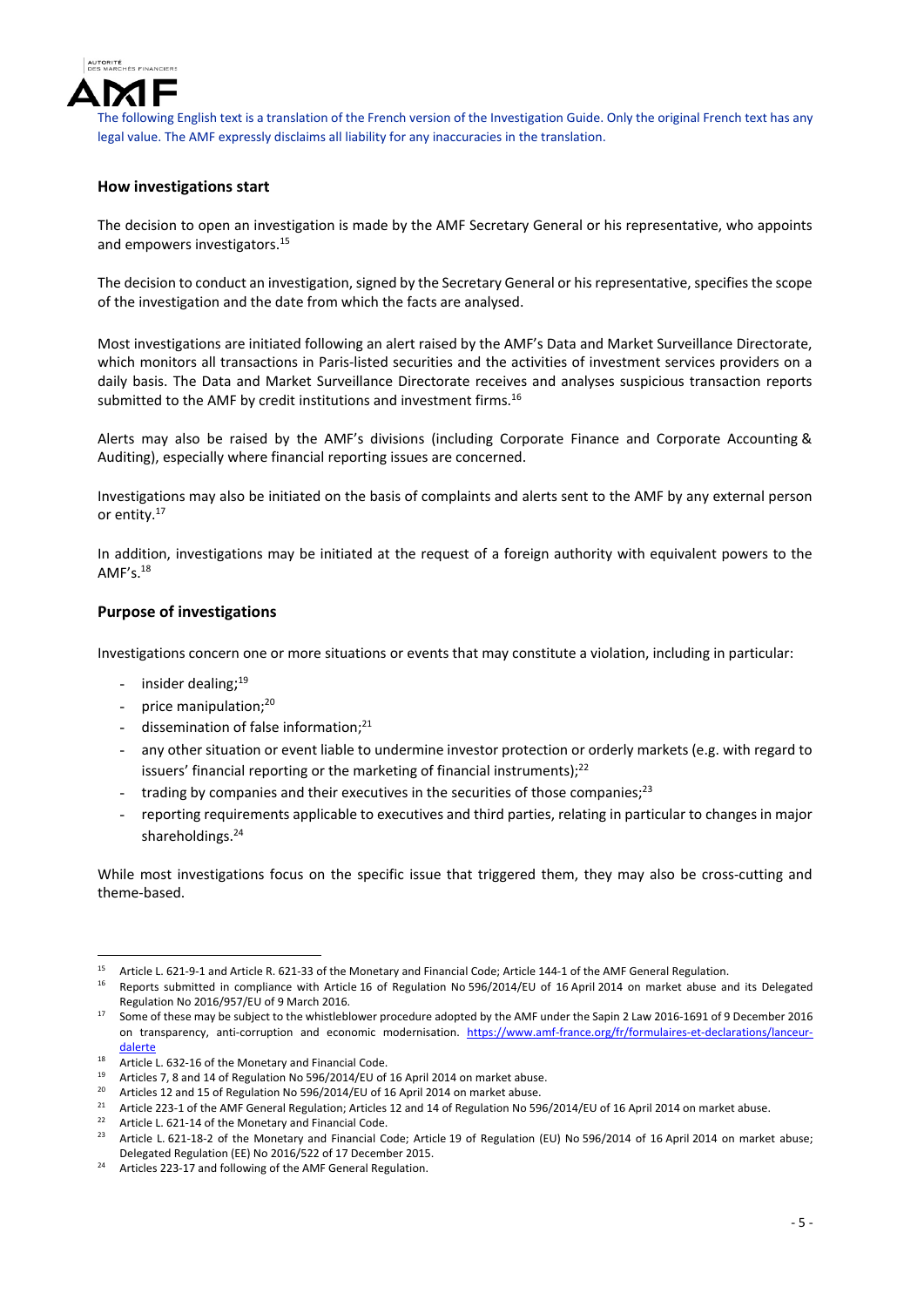

## **How an investigation is conducted**

An investigation consists in obtaining and analysing information, gathered notably on business premises, through written requests or during interviews.<sup>25</sup> It can also involve requests to foreign regulators with whom the AMF may have signed bilateral or multilateral agreements on information exchange, although such agreements are not a prerequisite for cooperation.

Where an investigation requires a joint inquiry with a foreign regulator, information is exchanged in accordance with the laws and regulations of the respective countries, and also with any bilateral or multilateral agreements that have been signed.

The evidence obtained through this process may establish that a breach of obligations has occurred.

#### **How an investigation is followed up**

When the investigation is finished, the investigators draw up a report<sup>26</sup> and submit it to one of the three specialised Board committees, or possibly to a plenary session of the Board, which decides, in light of the conclusions set out in the investigation report and any observations received, what follow-up action to take:

- notifying the respondents of the complaints against them and initiating a proceeding before the AMF's Enforcement Committee, in compliance with the provisions of Article L. 465‐3‐6 of the Monetary and Financial Code and its implementing decree;<sup>27</sup>
- notifying the respondents of the complaints against them and offering an administrative settlement, $^{28}$  in compliance with the provisions of Article L. 465‐3‐6 of the Monetary and Financial Code and its implementing decree;
- referring the case to the Financial Public Prosecutor, in compliance with the provisions of Article L. 465-3-6 of the Monetary and Financial Code and its implementing decree;
- sending a deficiency letter;
- dismissing the case;
- forwarding the report to another domestic or foreign competent authority.

If sanction proceedings are begun, $^{29}$  the chairman of the Enforcement Committee appoints a rapporteur from among its members.<sup>30</sup> The rapporteur conducts a procedure during which the respondents and their advisers have access to the investigation materials and can file a defence. At the end of this investigation procedure, the Enforcement Committee holes a public hearing and issues its decision.31 It may order a financial penalty and/or disciplinary measure if one or more regulatory breaches have been confirmed. Barring the exceptions provided for in Article L.621-15 of the Monetary and Financial Code, the decision is publicly disclosed, in an anonymised or nonanonymised version, and may be challenged in the Paris Court of Appeal or in France's supreme administrative court, the Conseil d'Etat.<sup>32</sup>

<sup>&</sup>lt;sup>25</sup> Article L. 621-10 of the Monetary and Financial Code.

<sup>&</sup>lt;sup>26</sup> Article R. 621-36 of the Monetary and Financial Code.<br><sup>27</sup> Decree 2016 1121 of 11 August 2016, published in iss

<sup>&</sup>lt;sup>27</sup> Decree 2016-1121 of 11 August 2016, published in issue 0189 of the Official Journal of the French Republic of 14 August 2016.

Article L. 621-14-1 of the Monetary and Financial Code.

<sup>&</sup>lt;sup>29</sup> Article L. 621-15 of the Monetary and Financial Code.

<sup>&</sup>lt;sup>30</sup> Article R. 621-39 of the Monetary and Financial Code.<br><sup>31</sup> Article R. 621-40 of the Monetary and Financial Code.

<sup>&</sup>lt;sup>31</sup> Article R. 621-40 of the Monetary and Financial Code.<br><sup>32</sup> Article L. 621, 20 of the Monetary and Financial Code.

Article L. 621-30 of the Monetary and Financial Code.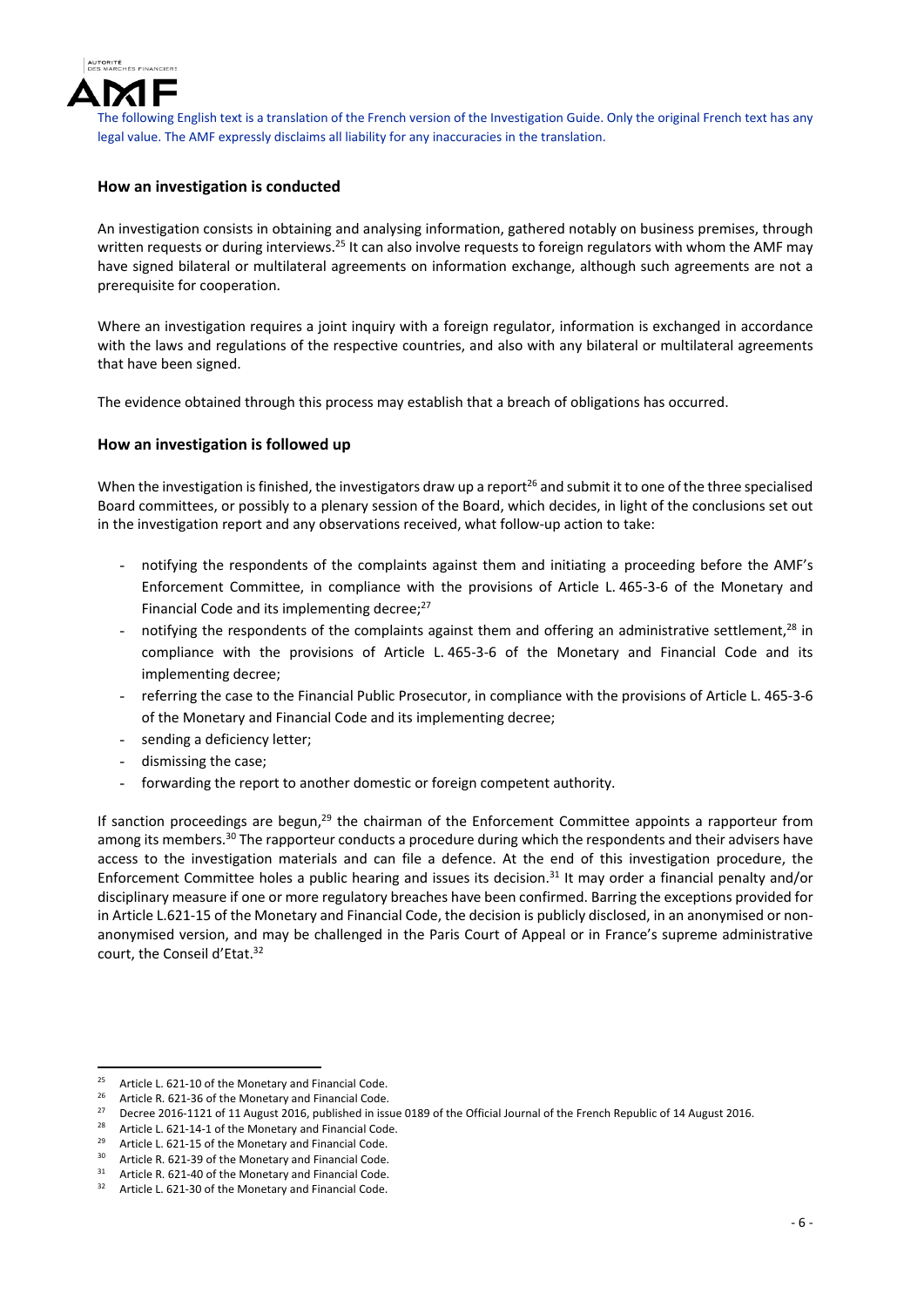

## **I. LEGAL FRAMEWORK**

## **A. Rights and obligations of AMF investigators**

## **1. Rights of AMF investigators**

Investigators have autonomous powers when conducting an investigation, but they may also take action that requires court authorisation.

#### **a) Action under own powers**

To carry out their duties, investigators act first and foremost under their own powers.<sup>33</sup>

#### *i. Disclosure and retention of documents*

Investigators can requisition all types of documents (e.g. hard copy or electronic documents, e‐mails) for the purposes of an investigation.34

Furthermore, to ensure that the investigation proceeds smoothly, investigators may order the retention of any and all information, regardless of the storage medium. Such a measure is confirmed in writing, with details of its duration and the conditions under which it may be renewed.<sup>35</sup>

## *ii. Access to business premises*

For the purposes of their investigation, investigators may gain access to business premises.<sup>36</sup>

## *iii. Gathering explanations on site*

When visiting business premises under their own powers, investigators may gather explanations on site.<sup>37</sup>

In such cases, a separate report must be drawn up from the minutes of the on-site visit. This report must state that the person interviewed has waived the right to the notice period required for a summons and been informed of the right to be assisted by the counsel of his choosing.<sup>38</sup>

<sup>&</sup>lt;sup>33</sup> Article L. 621-10 of the Monetary and Financial Code.<br><sup>34</sup> Eirct subparagraph Article L. 621-10 of the Monetary

<sup>&</sup>lt;sup>34</sup> First subparagraph, Article L. 621-10 of the Monetary and Financial Code.<br><sup>35</sup> Article 144.2 of the AME Conexel Boxulation

<sup>&</sup>lt;sup>35</sup> Article 144-2 of the AMF General Regulation.

<sup>&</sup>lt;sup>36</sup> Second subparagraph, Article L. 621-10 of the Monetary and Financial Code.<br><sup>37</sup> Second subparagraph, Article L. 621-10 of the Monetary and Financial Code.

<sup>&</sup>lt;sup>37</sup> Second subparagraph, Article L. 621-10 of the Monetary and Financial Code.<br><sup>38</sup> Articles R 621-34 and R 621-35 of the Monetary and Financial Code

<sup>38</sup> Articles R. 621‐34 and R. 621‐35 of the Monetary and Financial Code.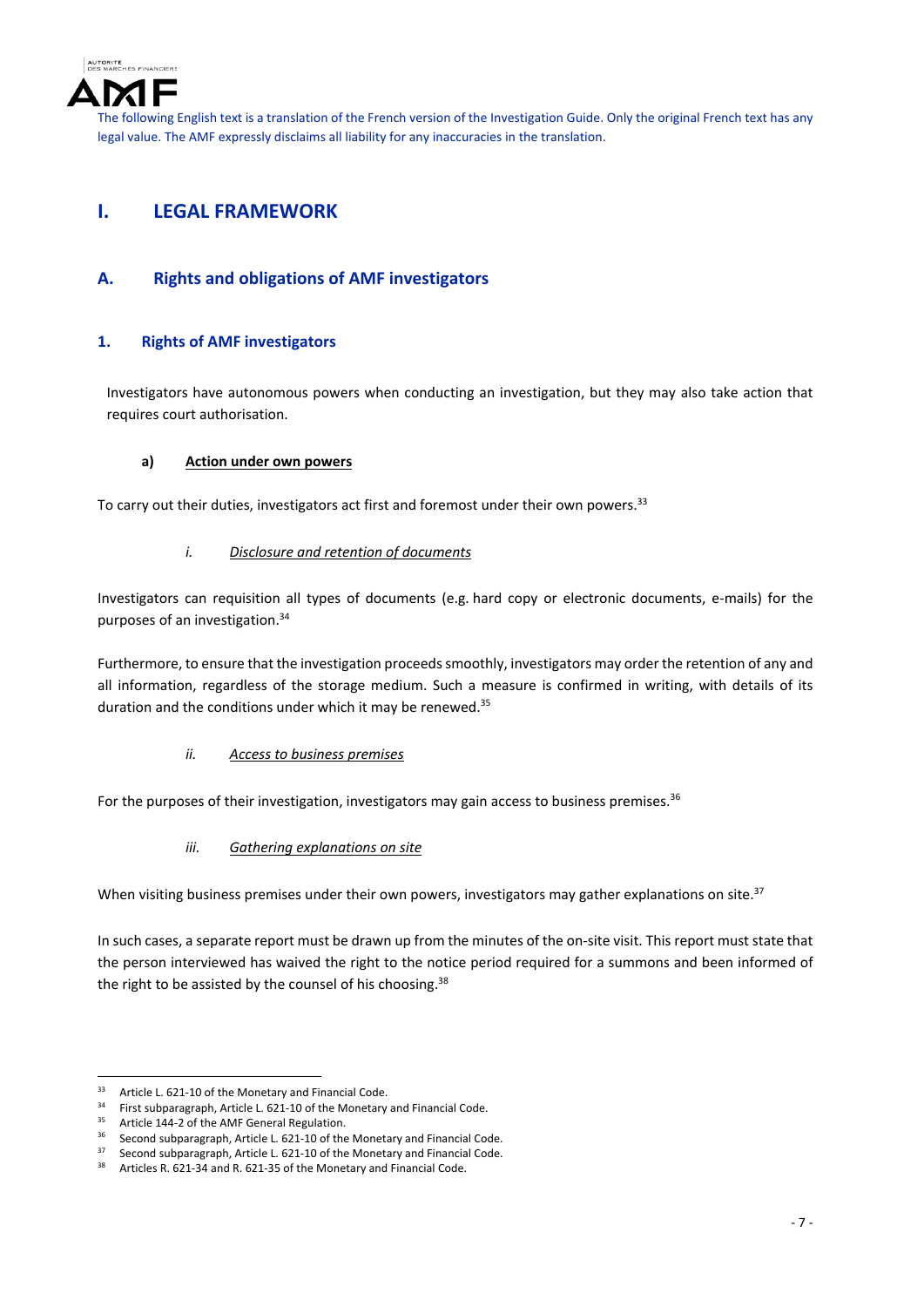

## *iv. Interviewing persons who may be of interest to the investigation*

Investigators may summon and take statements from any person likely to be able to provide information and who may be useful to the progress of the investigation.<sup>39</sup>

As the Court of Justice of the European Union noted in its judgement of 2 February 2021 (C 481/19 DB v. CONSOB), the right to silence cannot justify every failure to cooperate with the competent authorities, such as a refusal to appear at a hearing planned by the authorities or delaying tactics designed to postpone it.

Interviews may be conducted either face to face or, if the person concerned agrees, by video or audio conference.

To that end, a summons is sent, by any means that can be used to verify its date of receipt, at least eight calendar days before the date of the summons, unless the person concerned expressly waives the right to this notice period. It reminds the person concerned of the right to be assisted by the counsel of his choosing.<sup>40</sup> If the interview is conducted by video or audio conference, the summons must indicate this and specify that the interview will be recorded. Agreement must be obtained from the person concerned.<sup>41</sup>

During the interview, answersto the investigators' questions are noted, along with all information the interviewees wish to bring to their attention. The last word goes to the interviewee, who is given an opportunity by the investigators to add a comment at the end of the meeting, if he so wishes.

If the interview is conducted by video or audio conference, the audiovisual or sound recording of the interview is the subject of a transcription report, which the interviewee is asked to sign. This report is sent to the interviewee within one month of the interview, accompanied by the recording.<sup>42</sup>

## *v. Use of assumed identities*

When regulated entities<sup>43</sup> provide services on the internet, investigators may make use of an assumed identity to access information about those services that could be of interest to the investigation.44

The aim is to document the manner in which the service is being delivered.

When investigators exercise this right, a report stating the procedures for consulting and using the website, the responses obtained and the findings must be prepared and sent to the concerned person or entity before the end of the investigation.45

 <sup>39</sup> Second subparagraph, Article L. 621-10 of the Monetary and Financial Code.<br><sup>40</sup> Second subparagraph, Article B. 631-24 of the Monetary and Financial Code.

<sup>&</sup>lt;sup>40</sup> Second subparagraph, Article R. 621-34 of the Monetary and Financial Code.<br><sup>41</sup> Third subparagraph, Article R. 621-34 of the Monetary and Financial Code.

<sup>&</sup>lt;sup>41</sup> Third subparagraph, Article R. 621-34 of the Monetary and Financial Code.<br><sup>42</sup> Third subparagraph, Article B. 621.25 of the Monetary and Financial Code.

<sup>&</sup>lt;sup>42</sup> Third subparagraph, Article R. 621-35 of the Monetary and Financial Code.<br><sup>43</sup> Entities listed in Article L. 631.0 ll of the Monetary and Financial Code.

<sup>43</sup> Entities listed in Article L. 621-9 II of the Monetary and Financial Code.<br>44 Article L. 621-10-1 of the Monetary and Financial Code.

Article L. 621-10-1 of the Monetary and Financial Code.

<sup>45</sup> Fourth subparagraph, Article R. 621‐35 of the Monetary and Financial Code.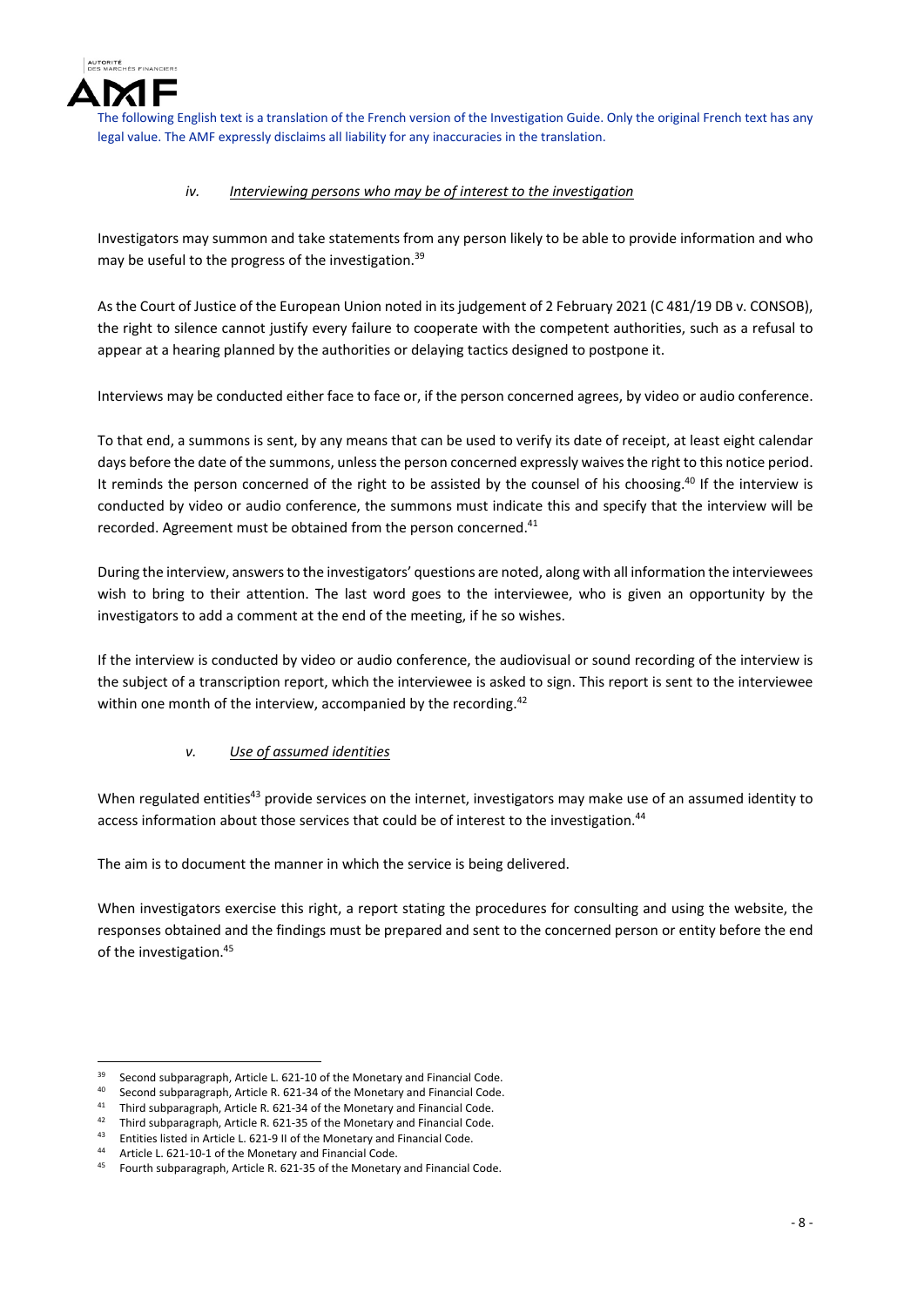

## **b) Action under court authorisation**

*i. Home visits*

When investigating market abuse or acts that may constitute property crime and be sanctioned by the AMF's Enforcement Committee,46 investigators are entitled, in accordance with a reasoned order from the magistrate (known as the 'liberty and custody judge') who has territorial jurisdiction,<sup>47</sup> to carry out searches of any and all premises, including private residences, and to seize documents there.<sup>48</sup>

During such home visits, the investigators may gather explanations on site.<sup>49</sup>

A law enforcement officer takes part in these search operations to ensure that professional secrecy is maintained and due process is followed. Minutes of the terms and conduct of the search operation are drawn up on the spot by the investigators. An inventory of any exhibits and documents seized is appended thereto.<sup>50</sup>

The order, and the minutes of the search operation and any items seized, may be appealed before the presiding judge of the court of appeal in the jurisdiction where the judge authorised the measure. Such appeals do not have suspensive effect.<sup>51</sup>

## *ii. Temporary prohibition of activity, sequestration, payment into court and formal notices*

The presiding judge of the judicial court, acting on a reasoned request from the AMF's Chairman or Secretary General, can order a temporary ban on conducting a professional activity.<sup>52</sup>

The AMF's Chairman or Secretary General can also ask the presiding judge of the judicial court to:

- declare, in response to an ex parte application, the sequestration of funds, securities, certificates or rights whoever holds them – belonging to the persons the AMF is pursuing;
- order, on a summary basis, that a respondent be required to make a payment into court.<sup>53</sup>

Furthermore, the Board can, after giving the person concerned an opportunity to present his explanations, order an end to breaches of obligations arising from legislation or regulations or from professional rules within the AMF's jurisdiction.54 The AMF's Chairman may ask the courts to order the person responsible for the practice in question to comply with laws and regulations, to put an end to the irregularity or to eliminate its effects.<sup>55</sup>

 <sup>46</sup> Pursuant to Article L. 621-15 of the Monetary and Financial Code.<br><sup>47</sup> If the assemises to be seerabed are located within the insighiting of

If the premises to be searched are located within the jurisdiction of more than one court and action must be taken simultaneously in each of them, a single order may be issued by one of the competent liberty and custody judges.

Article L. 621-12 of the Monetary and Financial Code.

<sup>&</sup>lt;sup>49</sup> First subparagraph, Article L. 621-12 of the Monetary and Financial Code.<br><sup>50</sup> Turel<sup>t</sup>the unbasegraph Article L. 631-12 of the Monetary and Financial Co.

<sup>&</sup>lt;sup>50</sup> Twelfth subparagraph, Article L. 621-12 of the Monetary and Financial Code.<br><sup>51</sup> Sixth and thirtoonth subparagraphs, Article L. 621-12 of the Monetary and Fin

<sup>51</sup> Sixth and thirteenth subparagraphs, Article L. 621-12 of the Monetary and Financial Code.

<sup>&</sup>lt;sup>52</sup> Article L. 621-13 of the Monetary and Financial Code.<br> $53$  Article L. 621-12 of the Manetary and Financial Code.

<sup>53</sup> Article L. 621‐13 of the Monetary and Financial Code.

<sup>&</sup>lt;sup>54</sup> Article L. 621-14 II of the Monetary and Financial Code.<br><sup>55</sup> Article L. 621-14 III of the Monetary and Financial Code.

Article L. 621-14 III of the Monetary and Financial Code.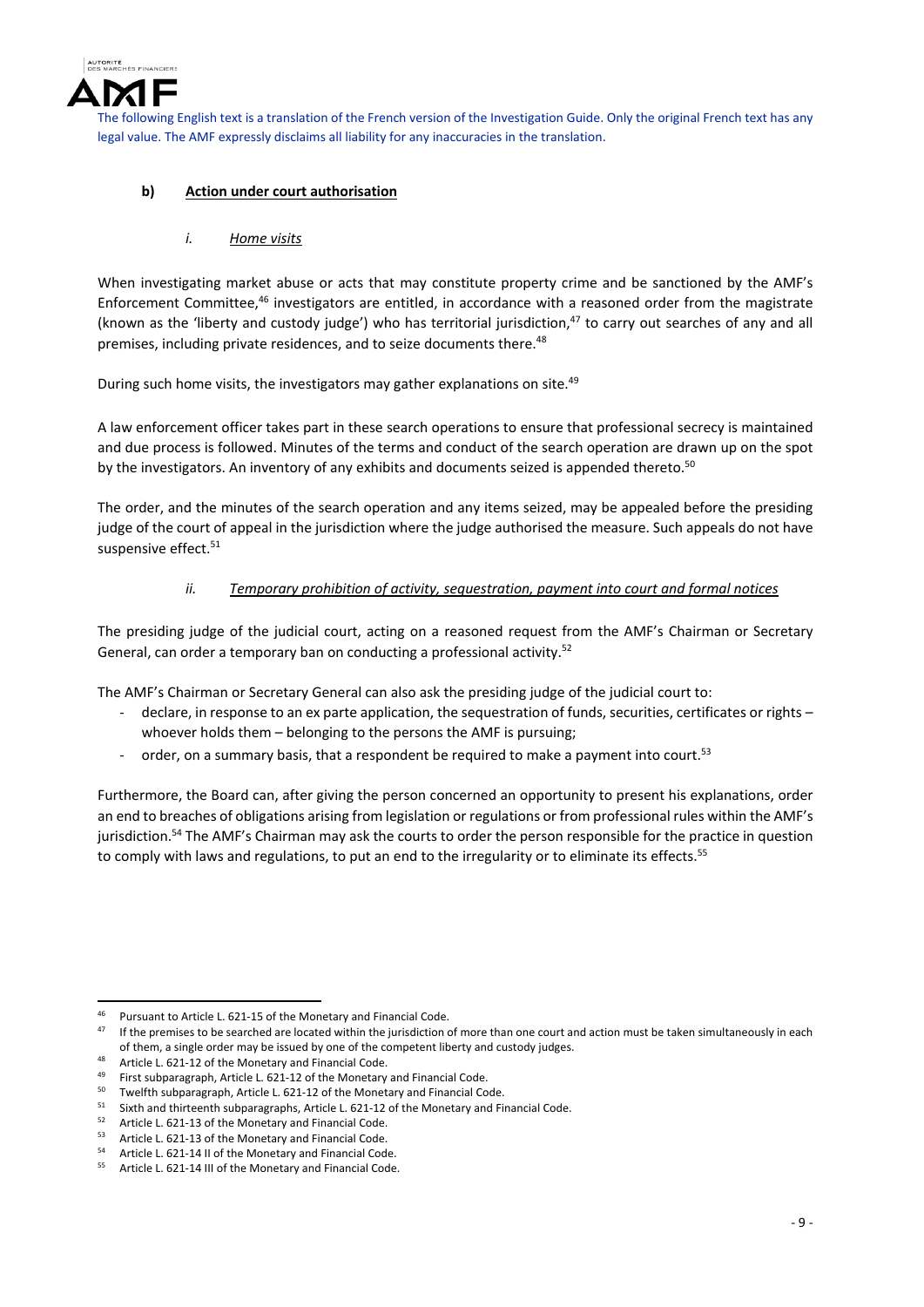

## **c) Exchanging information with other domestic authorities or administrations**

## *(i) Exchanging information with the judicial authorities*

If, in the performance of its duties, the AMF becomes aware of a crime or an offence, it is required to inform the Public Prosecutor thereof without delay and to send him all relevant information, statements of offence and other documents.<sup>56</sup>

The Public Prosecutor may obtain from the AMF all the information held by the latter in connection with the performance of its duties, which information may not be withheld on grounds of professional secrecy.<sup>57</sup>

Furthermore, where a statement of offence, investigation report or any other document forming part of criminal proceedings is directly linked to facts that could be subject to examination by the AMF's Enforcement Committee, the Financial Public Prosecutor may, at his own initiative or at the request of the AMF's Secretary General, where appropriate after consulting with the investigating magistrate, pass on that document to the AMF.<sup>58</sup>

Lastly, exchanges of information are organised between the AMF and the Financial Public Prosecutor as part of the compulsory referral procedure between administrative and criminal proceedings.<sup>59</sup>

## *(ii) Exchanging information with other domestic authorities*

Provision is made for cooperation and exchanges of information between the AMF and various authorities including the Banque de France, the Autorité de Contrôle Prudentiel et de Résolution (ACPR – the French prudential supervisory authority), the Haut Conseil du Commissariat aux Comptes (National Auditors' Oversight Board) and the administrative authority with responsibility for competition and consumer affairs.<sup>60</sup> Information may also be exchanged with the Commission de Régulation de l'Énergie.<sup>61</sup>

The AMF may also ask the tax authorities to disclose information and documents conducive to the performance of its duties.<sup>62</sup> Reciprocally, the AMF is required to provide the tax authorities, at their request and without refusing to do so on grounds of professional secrecy, "any document or information obtained in the course of carrying out its duties" unless these documents or this information come from a foreign authority tasked with similar responsibilities to those of the AMF, where said authority has not given explicit permission for the exchange.<sup>63</sup>

 56 Article L. 621-20-1 of the Monetary and Financial Code and Article 40 of the Code of Criminal Procedure.<br>57 Article L. 631-30-1 of the Monetary and Financial Codey subject to the agreement of the AME's family as

Article L. 621-20-1 of the Monetary and Financial Code; subject to the agreement of the AMF's foreign counterparts when the information in question was obtained through them.

<sup>&</sup>lt;sup>58</sup> Article L. 621-20-4 of the Monetary and Financial Code.

<sup>59</sup> Referral procedure instituted by Act 2016‐819 of 21 June 2016,supplemented by Decree 2016‐1121 of 11 August 2016, which added a new Article L. 465‐3‐6 to the Monetary and Financial Code.

<sup>&</sup>lt;sup>60</sup> Article L. 631-1 of the Monetary and Financial Code.<br> $\frac{61}{2}$  Article L. 631-31 of the Monetary and Financial Code.

<sup>&</sup>lt;sup>61</sup> Article L. 621-21 of the Monetary and Financial Code.<br><sup>62</sup> Article L. 125 E of the Book of Fiscal Procedure: "For the

Article L. 135 F of the Book of Fiscal Procedure: "For the purposes of its duties, the Autorité des Marchés Financiers may obtain information and documents pursuant to the first subparagraph of I of Article L. 621-9 to Article L. 621-9-1, the first subparagraph of Article L. 621-9-3 *and Articles L. 621‐10 and L. 621‐20‐6 of the Monetary and Financial Code*".

Article L. 84 E of the Tax Procedures Guide: "Subject to paragraph II bis of Article L. 632-7 of the Monetary and Financial Code, the Autorité des Marchés Financiers shall provide the tax authorities, at their request, with any document or information held by it in the performance of its duties and responsibilities; the AMF may not refuse such requests on grounds of professional secrecy."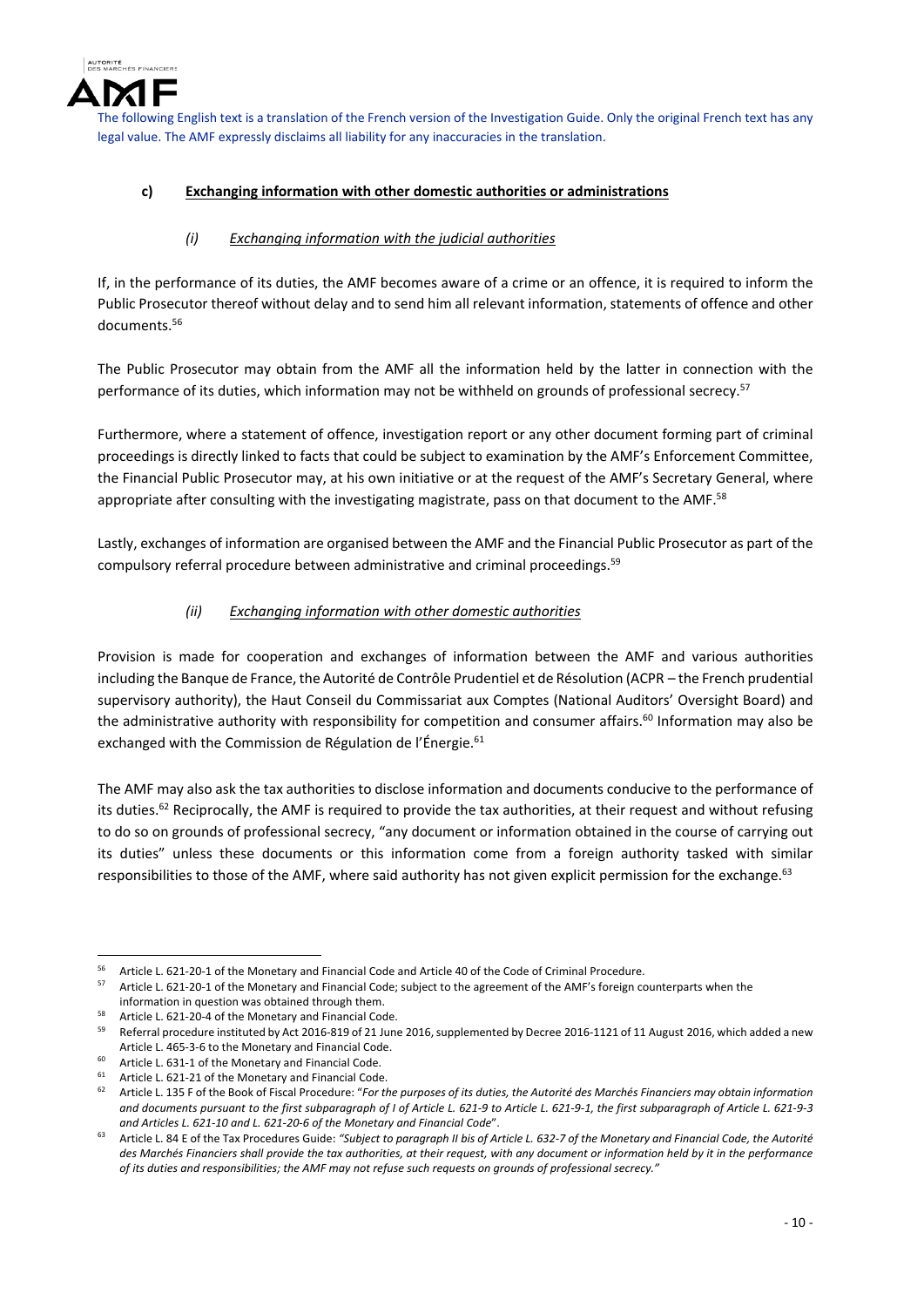

Similarly, the AMF and the national financial intelligence unit, TRACFIN, may exchange any information conducive to the performance of their respective duties, with the understanding that, if the AMF uncovers "*facts likely to be* linked to money laundering or terrorist financing or any sum or transaction referred to in Article L. 561-15", it shall "*promptly*" inform TRACFIN.64

## **d) Exchanging information with foreign counterparts and European supervisory and resolution authorities**

As part of itsinvestigatory duties, the AMF may exchange information with equivalent foreign authorities, whether or not they are from countries that are members of the Union European or parties to the Agreement on the European Economic Area.65

The AMF may also, in the performance of itsinvestigatory duties, exchange information with European supervisory and resolution authorities, including in particular the European Securities and Markets Authority (ESMA).<sup>66</sup>

## **2. Obligations of AMF investigators**

## **a) Authorisation and absence of conflicts of interest**

In exercising its investigatory powers, the AMF may use its own employees or draw from an exhaustive list of external appointees covered by a memorandum of understanding.<sup>67</sup>

Before being authorised<sup>68</sup>by the AMF Secretary General, a person proposed to carry out an investigation must meet the following prerequisites:<sup>69</sup>

- ‐ a requirement of integrity: "*No person may be authorised or appointed to carry out an investigation or an* inspection if they have been subject to any of the convictions referred to in Article L. 500-1 [of the Monetary and Financial Code]";
- ‐ absence of conflicts of interest: "*No person may be authorised or appointed to carry out an investigation or* an inspection of a legal person in which they have carried on a professional activity during the previous three *years".70*

Before giving an investigation order to an external investigator, the secretary general of the AMF shall ensure that the nominee is not likely to have a conflict of interests with the person to be investigated.*<sup>71</sup>* To that end, where the nominee is a statutory auditor, an accounting or legal expert, or a person or organisation competent in financial research or consultancy, the secretary general of the AMF shall ask him for information about all his professional relations during the three previous years with the person to be inspected. The Secretary General of the AMF may

<sup>64</sup> Articles L. 561-28 II and L. 561-31 of the Monetary and Financial Code.

<sup>&</sup>lt;sup>65</sup> Articles L. 632-1 and following of the Monetary and Financial Code.<br><sup>66</sup> Articles L. 632-6-1 of the Monetary and Financial Code: Article 24

Articles L. 632-6-1 of the Monetary and Financial Code; Article 24 of Regulation 596/2014/EU of 16 April 2014 on market abuse, which requires the competent authorities, without delay, to provide ESMA with all information necessary to carry out its duties, in accordance with Article 35 of Regulation (EU) No 1095/2010 establishing ESMA.

Articles R. 621-31 and R. 621-32 of the Monetary and Financial Code.

Article L. 621-9-1 of the Monetary and Financial Code and Article 144-1 of the AMF General Regulation.

<sup>69</sup> Article R. 621-33 of the Monetary and Financial Code.<br> $70A$  Article B. 621-22 Lof the Monetary and Financial Code

<sup>&</sup>lt;sup>70</sup> Article R. 621-33 I of the Monetary and Financial Code.<br><sup>71</sup> Article R. 621-33 II of the Monetary and Financial Code.

Article R. 621-33 II of the Monetary and Financial Code.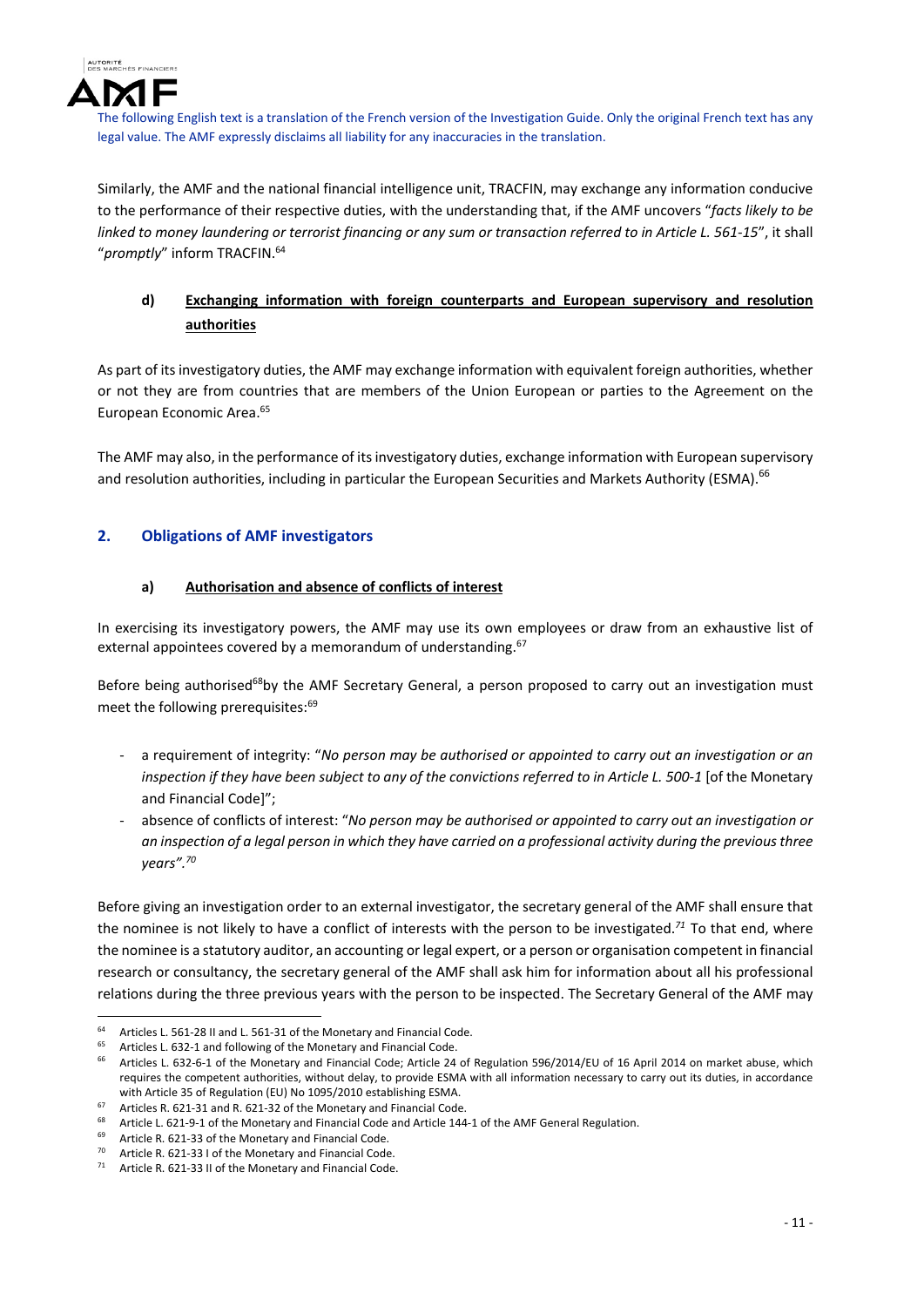

not assign the inspection to this person if, during the period in question, he supervised or advised the persons concerned regarding the services or transactions in question.*<sup>72</sup>*

## **b) Professional secrecy with regard to information gathered during an investigation**

Article L. 621‐4 II of the Monetary and Financial Code stipulates as follows: "*The members, staff and officers of the Autorité des Marchés Financiers* [...] *are bound by professional secrecy under the conditions and subject to the penalties provided for in Article L. 642‐1* [of the Monetary and Financial Code]."73

Professional secrecy applies to facts, acts and information that may come to the attention of investigators when performing their duties. It also applies to documents and information obtained in the course of their investigation, which may not be divulged in any way unless otherwise provided by law.

However, "such secrecy cannot be used as grounds for not disclosing information to the judicial authorities acting *within the scope of criminal proceedings or in connection with judicial liquidation proceedings instituted against persons referred to in paragraph II of Article L. 621‐9* [of the Monetary and Financial Code]" who are under the authority of the AMF.74

Neither may professional secrecy be used as grounds for not disclosing information to the national financial intelligence unit<sup>75</sup> (TRACFIN) in the performance of its duties. The professional secrecy requirement may also be lifted vis-à-vis other domestic authorities<sup>76</sup> in the performance of their duties. Lastly, the professional secrecy requirement may also be lifted vis-à-vis equivalent foreign authorities.<sup>77</sup>

## **B. Rights and obligations of persons asked to cooperate**

The fundamental principles of law form the general framework applicable to investigations. However, attention may be drawn to certain rights and obligations that are specific to persons asked to cooperate.

## **1. Rights of persons asked to cooperate with an investigation**

## **a) Verification of investigators' identity**

The AMF's Secretary General or his representative issues investigation orders naming the persons tasked with conducting investigations.78 Investigators also carry an official card bearing the AMF logo and their photograph. They present the card to persons asked to cooperate, together with a investigation order made out in their name.

 72 Article R. 621-33 II of the Monetary and Financial Code.

<sup>73</sup> Article L. 642‐1 of the Monetary and Financial Code refers to Article 226‐13 of the Criminal Code, which stipulates as follows: *"The* disclosure of secret information by a person entrusted with such a secret, either because of his position or profession, or because of a *temporary function or mission, shall be punished by one year's imprisonment and a fine of €15,000."*

Article L. 621-4 II of the Monetary and Financial Code.

<sup>&</sup>lt;sup>75</sup> Articles L. 561-30 and L. 561-31 of the Monetary and Financial Code.<br><sup>76</sup> Authorities referred to in Article L. 631.1 of the Monetary and Financ

<sup>&</sup>lt;sup>76</sup> Authorities referred to in Article L. 631-1 of the Monetary and Financial Code.<br><sup>77</sup> Hader the conditions laid down in Articles L. 632, 11n L. 632, 11.2 and L. 632, 1

Under the conditions laid down in Articles L. 632-1 to L. 632-11-2 and L. 632-16 of the Monetary and Financial Code.

Article L. 621-32 IV of the Monetary and Financial Code.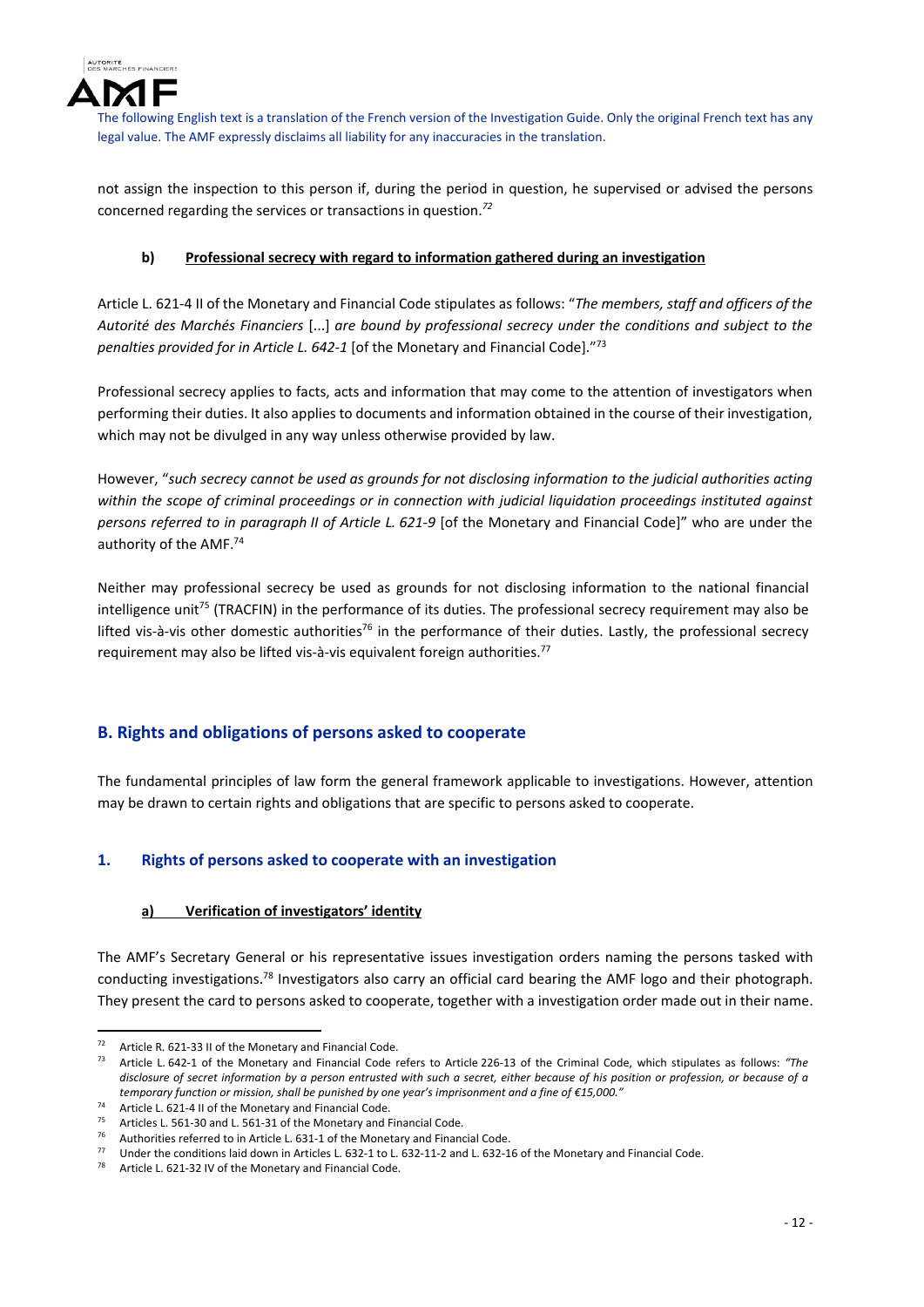

Persons under investigation may ask to see the investigation order $79$  and may obtain a copy of it.

#### **b) Information about the purpose of the investigation**

The purpose of an investigation is set out in investigation orders issued by the AMF's Secretary General. These investigation orders, in which investigators are designated by name, are valid forthe duration of each investigation.

The scope of an investigation may be extended if circumstances so require, by decision of the Secretary General. In such cases, a supplemental investigation order setting out the new scope is drawn up and signed under the same conditions.

Investigators may gather information relating to a period prior to that covered by the investigation if such information helps clarify the facts being investigated.

## **c) Assistance by an adviser**

Persons summoned for an interview have the right to be assisted by counsel of their choosing.<sup>80</sup> This right is reiterated in the summons, which is sent out at least eight calendar days before the interview, $81$  unless the right to such notice period is explicitly waived by the person concerned. Persons whose explanations are gathered by investigators during an on‐site visit conducted under their own powers or during a home visit authorised by the courts may also be assisted by an adviser. $82$  In both cases, the person in question must be expressly reminded of this right.

#### **d) Investigation minutes**

Investigators keep minutes concerning the exercise of their right to access business premises, gather explanations, obtain documents and note any facts that may be of use in the investigation. The purpose of these minutes is to describe the conduct of the investigation and related observations, draw up a list of documents collected and, as the case may be, record explanations, comments and unprompted statements made by the persons interviewed. These persons are given a copy of these minutes, and they keep the originals of all evidence collected.

They also minute the explanations gathered by the investigators during their interviews as well as documents presented by them and/or by the person concerned. The investigators keep the original of the minutes of the hearing, and copies are not given to the persons interviewed.

Minutes are always signed by the investigators and the person concerned. If the person concerned refuses, this is noted in the minutes.83

<sup>&</sup>lt;sup>79</sup> First subparagraph, Article R. 621-34 of the Monetary and Financial Code.<br><sup>80</sup> Article J. 621-11 of the Monetary and Financial Code.

<sup>80</sup> Article L. 621-11 of the Monetary and Financial Code.<br> $81.$  Second subperservable Article B. 631.24 of the Monet

<sup>&</sup>lt;sup>81</sup> Second subparagraph, Article R. 621-34 of the Monetary and Financial Code.<br><sup>82</sup> Equath subparagraph, Article B. 621-24 of the Monetary and Financial Code.

<sup>82</sup> Fourth subparagraph, Article R. 621-34 of the Monetary and Financial Code.<br>83 Article R. 621-35 of the Monetary and Financial Code

Article R. 621-35 of the Monetary and Financial Code.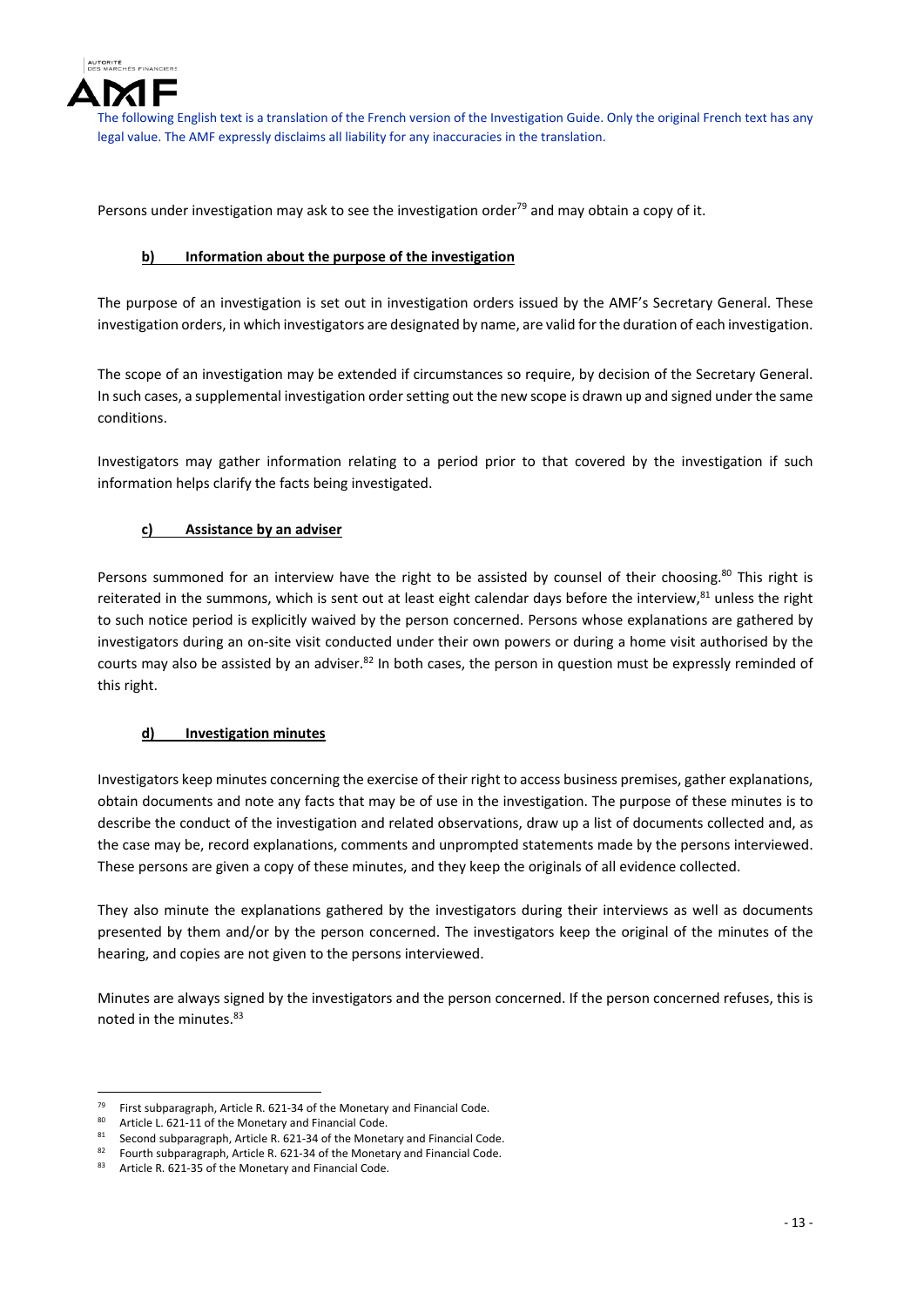

## **e) Right of potential respondents to present their observations before the investigation is concluded**

Before the final investigation report is written, points of fact and law gathered by the investigators are brought to the attention of any person who may subsequently be a respondent by sending them a detailed letter.<sup>84</sup>

This letter is accompanied by a list of the principal materials that the investigators consider necessary for it to be properly understood. This list, which is not intended to exhaustively catalogue all items that will ultimately be included by the investigators in the investigation file, includes:

- items gathered by the investigators in the course of their investigations of which the person to whom the detailed letter is addressed is not aware: such items are enclosed with the detailed letter; and/or
- items provided by the person to whom the detailed letter is addressed and which the AMF intends to add to the investigation file: such items are not systematically attached to the detailed letter, since the person concerned is already aware of them.

The persons to whom the detailed letter is addressed have one month to submit their written comments and, if needed, to request that additional items handed over by them be included in the investigation file. The AMF may agree to review this deadline on receipt of a justified request.

The final investigation report takes into account any observations received, after any additional inquiries that may have been necessary in light of responses received.

The detailed letter and the response to it are appended to the investigation report presented to the specialised Board committee responsible for deciding on any further action. If the committee decides to instigate proceedings before the Enforcement Committee, a statement of complaint is sent to each respondent, in compliance with the provisions of Article L. 465-3-6 of the Monetary and Financial Code and its implementing decree.<sup>85</sup>

This statement of complaint, not the detailed letter, marks the beginning of the adversarial procedure during which the respondent will have access to the entire investigation file.

## **f) The investigation file**

The investigators put together the investigation file to meet four main objectives:

‐ **Ensure that the file is consistent and understandable** for the members of the specialised Board committee, who need access to the investigation report with its annexes and the entire investigation file before they meet. Regarding evidence included in investigation files, decisions made by the AMF Enforcement Committee<sup>86</sup> and upheld by the Paris Court of Appeal and the Court of Cassation<sup>87</sup> have confirmed the

 84 Article 144-2-1 of the AMF General Regulation.

<sup>85</sup> Decree 2016‐1121 of 11 August 2016, published in issue 0189 of the Official Journal of the French Republic of 14 August 2016.

The investigation must be fair so as not to cause irreparable harm to the rights of defence of the persons to whom objections are finally notified. Provided they abide by this principle of fairness, the investigators are free to determine which items they intend to annex to the file and use in their investigation report. – AMF Enforcement Committee, 27 October 2014, SAN‐2014‐20.

The adversarial principle, which is fully applicable from such time as the objections are notified, is a requirement of the proceeding and not the investigation, which must only be fair so as not to irretrievably compromise the rights of the defence. As such, the investigators can decide what happens to action taken and documents examined in the course of the investigation, provided the latter has not been unfair and has not led to a misplaced conviction on the part of the Enforcement Committee. − Judgement by the Court of Cassation, Commercial Chamber, 1 March 2011, no. 09‐71252 − Paris court of appeal, 27 November 2014, no. 13/16393.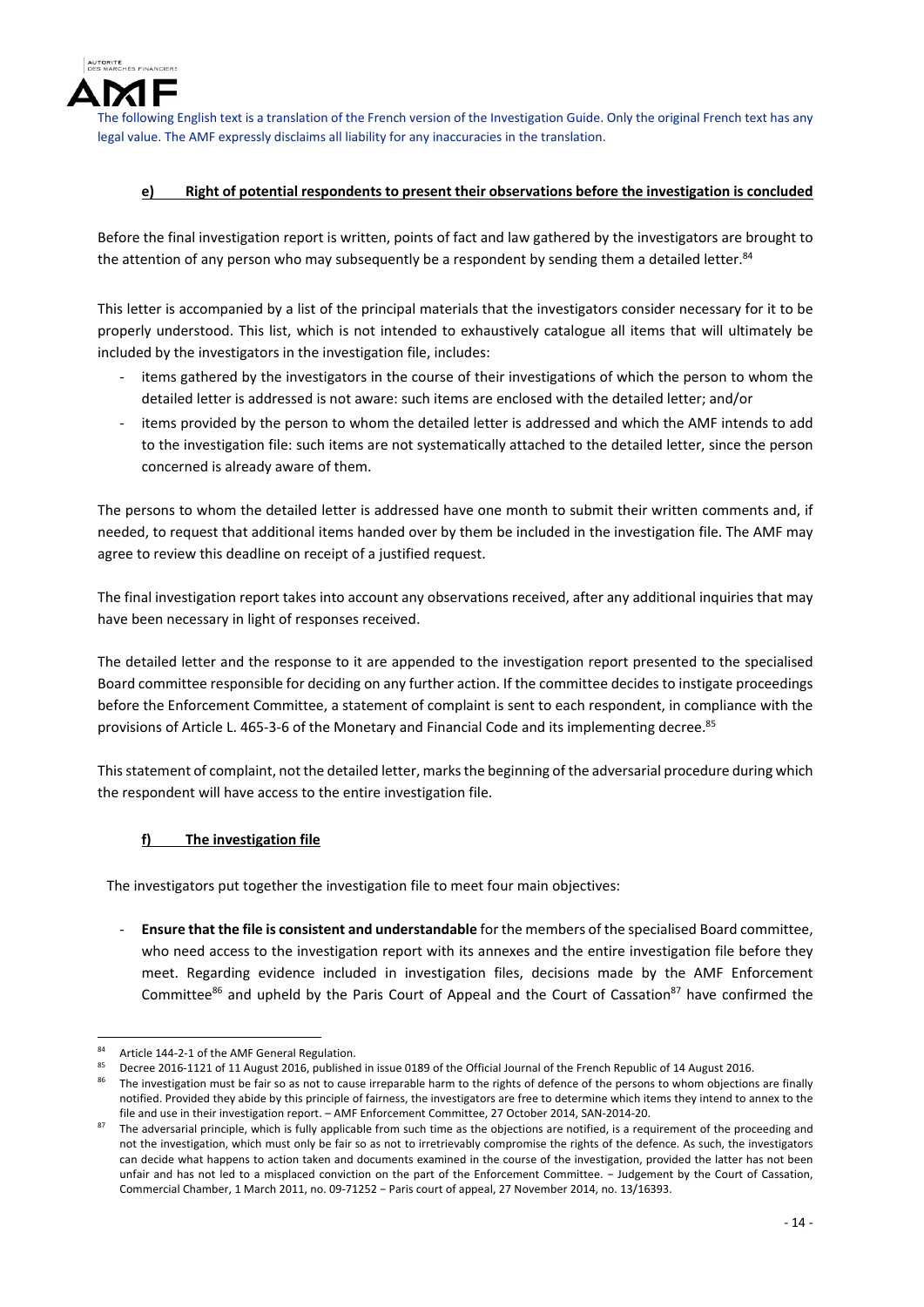

investigators' right to select the documents that are useful to the case, provided this does not infringe the principles of fairness and equality of arms and does not materially impair the rights of the defence.

- ‐ **Comply with the principle of transparency**, by including in the investigation file a detailed summary of the materials it contains.
- ‐ **Ensure legal certainty**, by verifying that investigative acts are honest, lawful and traceable, especially with regard to international applications. The investigation file must contain all evidence – both for and against – that contributed to the investigation, regardless of the medium on which it is stored.
- **‐ Ensure the confidentiality of all information gathered, when it is used in connection with the investigation:**
	- $\triangleright$  by taking into account, without prejudice to investigations, constraints relating to business secrecy and personal privacy; and
	- $\triangleright$  by respecting the professional secrecy of officers of the law (in particular lawyers, bailiffs and agents of the court), which, notwithstanding Article L. 621-9-3 of the Monetary and Financial Code, constitutes valid grounds for not disclosing information to the AMF.

With this in mind, any person who has handed over electronic mailboxes to the investigators is informed of which items the latter have retained and intend to add to the investigation file. Media containing electronic mailboxes collected by investigators when exercising their own powers, together with any copies of these media that may have been made in this context, will be destroyed by the AMF.

Media containing electronic mailboxes seized during home visits that are no longer useful for establishing the truth, together with any copies of these media that may have been made in this context, will be returned to the occupant of the premises, pursuant to Article L. 621‐12 of the Monetary and Financial Code, by any means that can be used to verify the date of receipt of this information and, insofar as possible, within a period of six months from the end of the investigation.

## **g) Information about follow‐up action**

The findings of the investigation are the subject of a written report which indicates, in particular, "*any facts that may constitute a breach of the European regulations,* [the Monetary and Financial Code], *the Commercial Code,* the General Regulation of the Autorité des Marchés Financiers and rules approved by that Authority, a breach of *other professional requirements or a criminal offence*".88

The Board reviews the investigation report drawn up by AMF staff.<sup>89</sup> If it decides to instigate enforcement proceedings, it notifies the respondents of the complaints against them and forwardsthe statements of objections to the AMF's Enforcement Committee, in compliance with the provisions of Article L. 465‐3‐6 of the Monetary and Financial Code and its implementing decree.<sup>90</sup>

 Article R. 621-36 of the Monetary and Financial Code.

In accordance with Article L. 621-15 I of the Monetary and Financial Code.

Decree 2016-1121 of 11 August 2016, published in issue 0189 of the Official Journal of the French Republic of 14 August 2016. Furthermore, Article L. 621‐20‐1 of the Monetary and Financial Code specifies that if, in the performance of its duties, the AMF becomes aware of a crime or an offence, it must inform the Public Prosecutor without delay.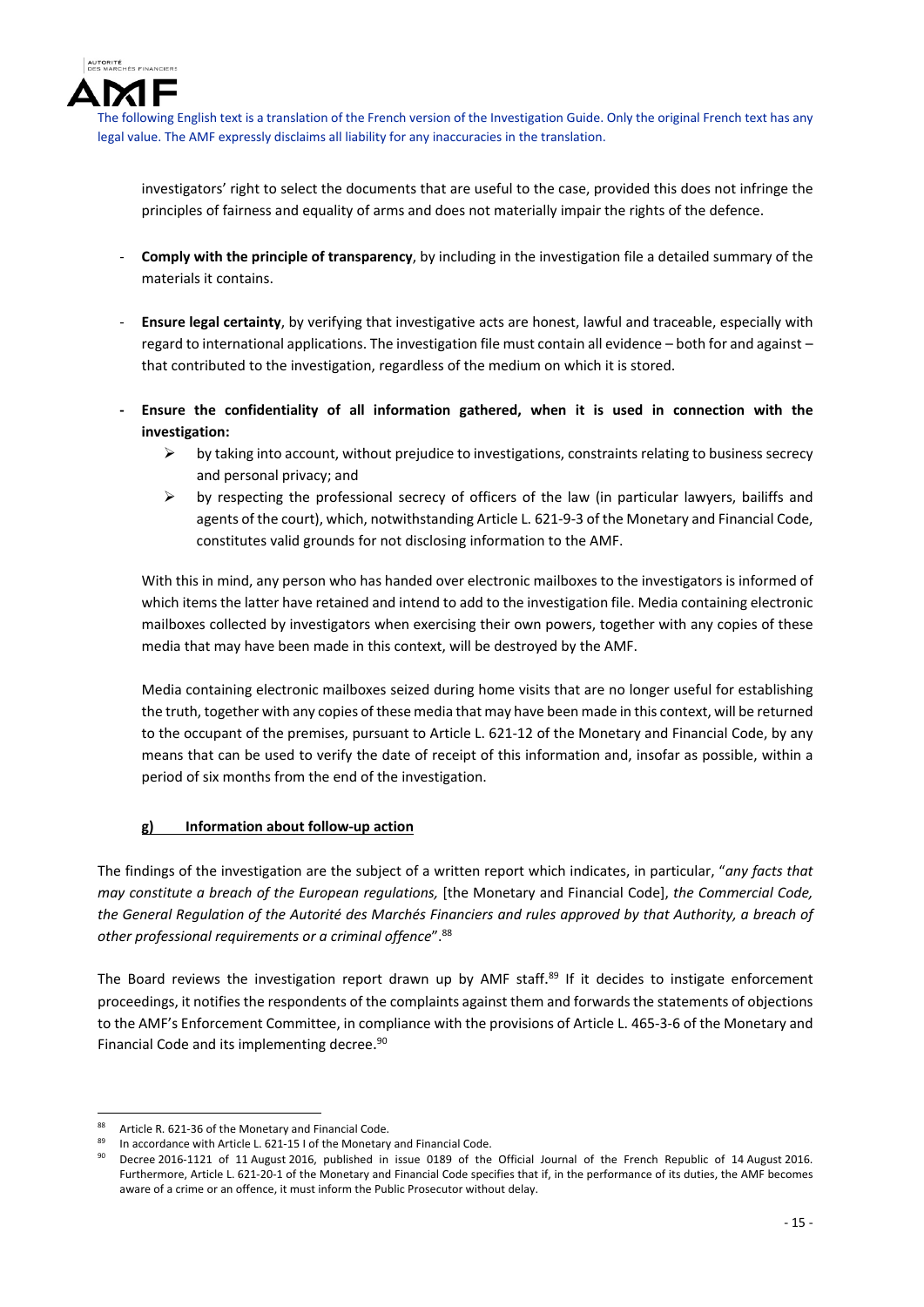

Persons served with a statement of complaint may access the investigation file as soon as sanction proceedings commence.

In compliance with the provisions of Article L. 465-3-6 of the Monetary and Financial Code and its implementing decree, if the Board decides not to pursue a person who has been under investigation, the AMF duly informs that person by letter after the meeting of the specialised Board committee. However, the rapporteur may refer the matter to the Board if he or she believes that one or more persons other than the respondents could be notified of the complaints.<sup>91</sup>

## **h) Right to access and rectify data**

The AMF keeps files on the persons encountered in connection with its investigations. The rules governing the constitution of such files and access by authorised AMF personnel to the information they contain are governed by an authorisation from the Commission nationale de l'informatique et des libertés (CNIL). In accordance with Articles 15 and 16 of Regulation (EU) 2016/679 of the European Parliament and of the Council of 27 April 2016 on the protection of natural persons with regard to the processing of personal data and on the free movement ofsuch data ("GDPR Regulation"), any person concerned by an investigation whose personal data are processed in such files has a right to access the personal data contained therein and a right to rectify any personal data concerning them that are inaccurate or incomplete.

These rights to access and rectify data are exercised by writing to the AMF at the following address: AMF ‐ Data Protection Officer - 17 Place de la Bourse, 75082 Paris Cedex 2; or by email: accesdopers@amf-france.org.

The AMF Personal Data Protection Policy can be accessed from the following link: https://www.amf-france.org/fr/donnees-personnelles#Champ\_dapplication.

## **2. Obligations of persons asked to cooperate with an investigation**

#### **a) Not to obstruct the investigation**

Where the proper performance of an AMF investigation has been hindered, this fact is mentioned in the investigation report or in a special report setting out these difficulties. $92$ 

Obstructing investigations conducted by AMF investigators may further incur administrative and/or criminal penalties.

As such, the AMF Enforcement Committee may impose penalties "*on any person who, during an investigation or inspection conducted pursuant to paragraph I of Article L. 621‐9* [of the Monetary and Financial Code]*, at the* request of the investigators or inspectors, and subject to the maintenance of legally protected secrecy that may be invoked against the Autorité des Marchés Financiers, refuses to provide access to a document, regardless of the

Article R. 621-39 1° of the Monetary and Financial Code.

Article 144-3 of the AMF General Regulation.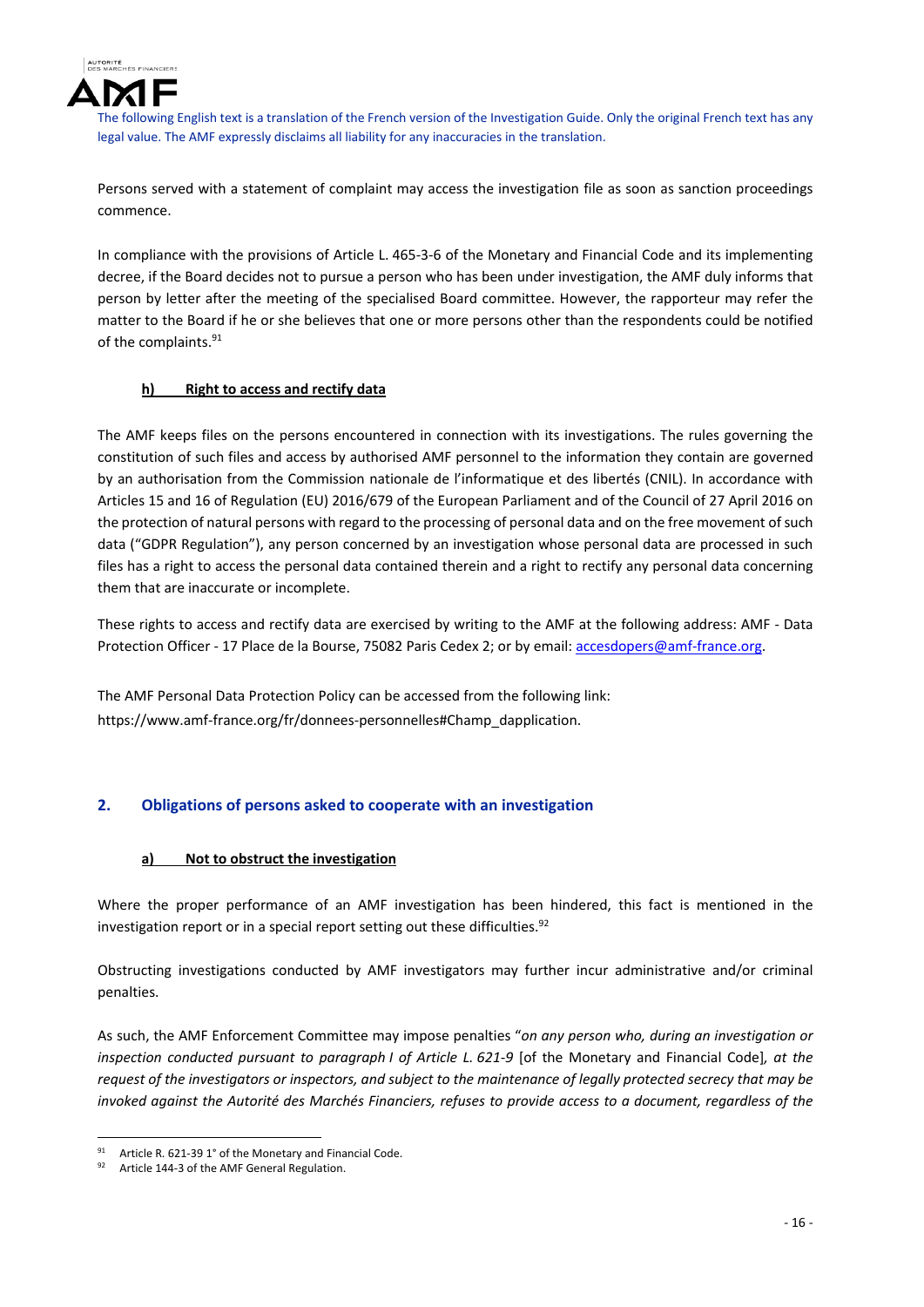

medium on which that document is stored, and to provide a copy thereof, to disclose information, to answer a *summons or to allow access to business premises*".93

Furthermore, "*persons who obstruct an inspection or investigation of the Autorité des Marchés Financiers carried* out as determined in Articles L. 621-9 to L. 621-9-2 or who provide it with inaccurate information, shall incur a *penalty of two years' imprisonment and a fine of €300,000*".*<sup>94</sup>*

## **b) Not to invoke professional secrecy against AMF investigators**

Within the scope of investigations conducted by the AMF in the performance of its duties, information may not be withheld from the AMF on grounds of professional secrecy by officers of the law.<sup>95</sup>

Officers of the law means any professional whose primary and habitual occupation is to administer justice, in particular lawyers, court bailiffs and agents acting for the court (court-appointed administrators and agents).

Act no. 71‐1130 of 31 December 1971 introducing reforms to certain judiciary and court‐related occupations extends the scope of the lawyer's professional secrecy to include correspondence between a lawyer and his client.96

Lastly, statutory auditors are expressly released from professional secrecy with regard to the AMF.<sup>97</sup>

 93 Article L. 621-15 II f) of the Monetary and Financial Code resulting from Act 2013-672 of 26 July 2013 on the separation and regulation of banking activities, which introduced the notion of obstruction as a breach of administrative law into the Monetary and Financial Code.

<sup>94</sup> Article L. 642-2 of the Monetary and Financial Code. First subparagraph, Article L. 621-9-3 of the Monetary and Financial Code.

<sup>&</sup>lt;sup>96</sup> Article 66-5 of Act 71-1130 of 31 December 1971.

Second subparagraph, Article L. 621-9-3 of the Monetary and Financial Code.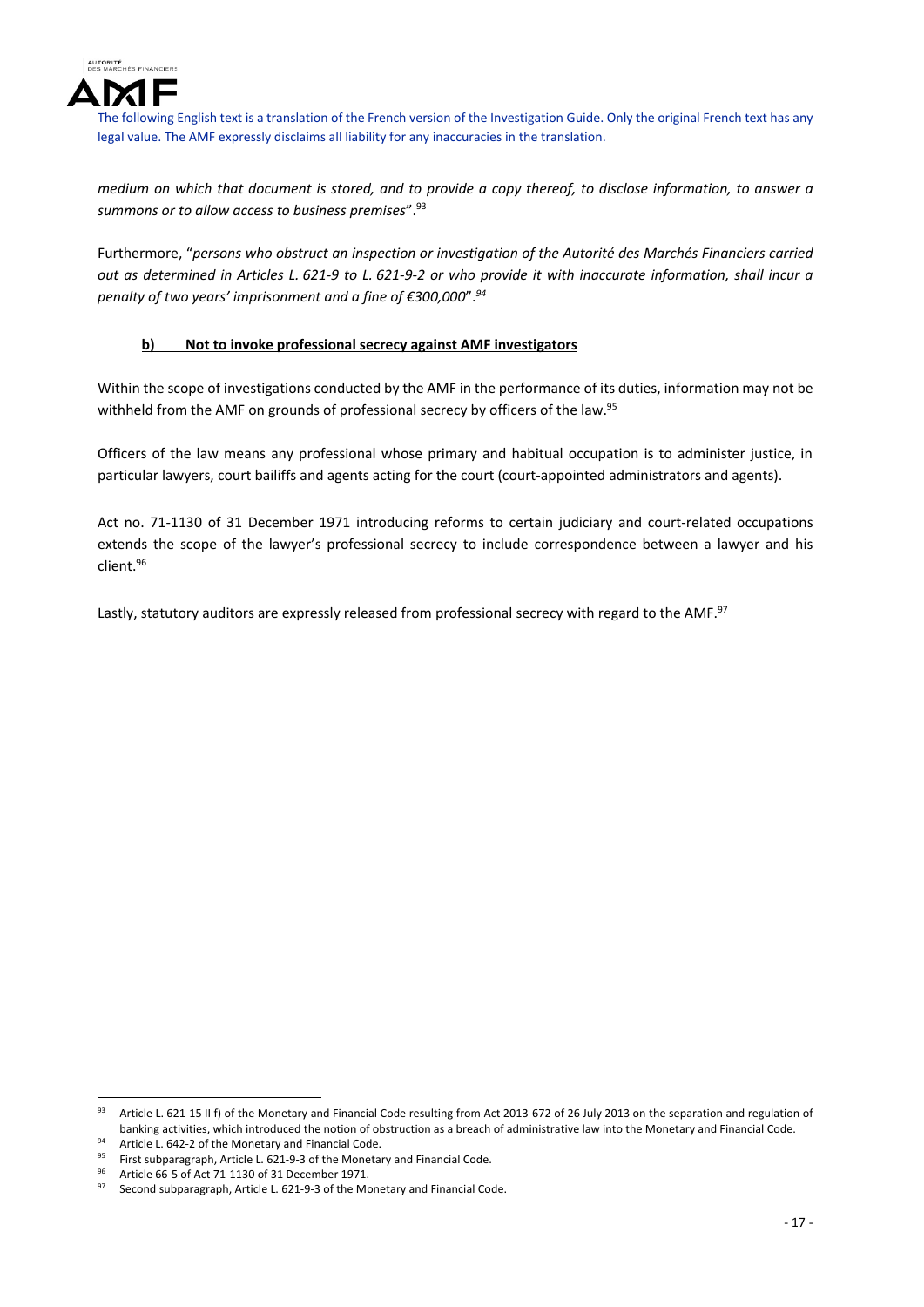

# **II. PRINCIPLES OF GOOD CONDUCT**

By complying with principles of good conduct, both the AMF's investigators and the legal entities or individuals involved in an investigation will help ensure that the investigation proceeds satisfactorily and in compliance with the rights of all parties.

## **A. Principles applicable to investigators**

## **1. Comply with the principles governing investigatory proceedings**

The principle of fairness means investigators must carry out their duties in such a way as to assemble evidence both for and against the person or persons concerned. They must collect factual evidence, documents and arguments that could confirm a breach of regulations but that could also reduce its scope or rule out its existence. These materials are added to the investigation file or report. Investigators are free at all times to interview any person who might help them progress with their investigation, but they can also take evidence from anyone who asks to be interviewed. Where possible, investigators interview any person who may be called into question in the investigation report, to allow that person to provide explanations and, where applicable, any additional evidence relating to the actions discovered by the inspection.

Investigators abide by the presumption of innocence and, as such, do not behave as if they automatically harbour suspicions.

The principle of proportionality means that operational, technical and professional constraints will be taken into account, except where this may be detrimental to the investigation. Respect for privacy is also an issue. As far as possible, the investigators endeavour to limit the effects of their activities on the privacy of the individuals and entities concerned.

## **2. Explain the context and framework of the investigation**

As far as possible, notably in light of their professional secrecy obligations, the investigators explain the background to the investigation and the framework within which they are acting. The aim is to give the persons or entities concerned a better understanding of information that may be useful to the investigation, enabling them to behave accordingly.

Once the investigation report has been filed, however, investigators cannot divulge any information about how the case is progressing. Only the Secretary General and, where appropriate, the specialised Board committees and the Enforcement Committee are entitled to do this.

## **3. Behave professionally, impartially and courteously**

The investigators proceed with due care and professionalism to ensure that the requirements and time frame of the investigation do not violate the constraints of the people with whom they are dealing. Any difficulties that may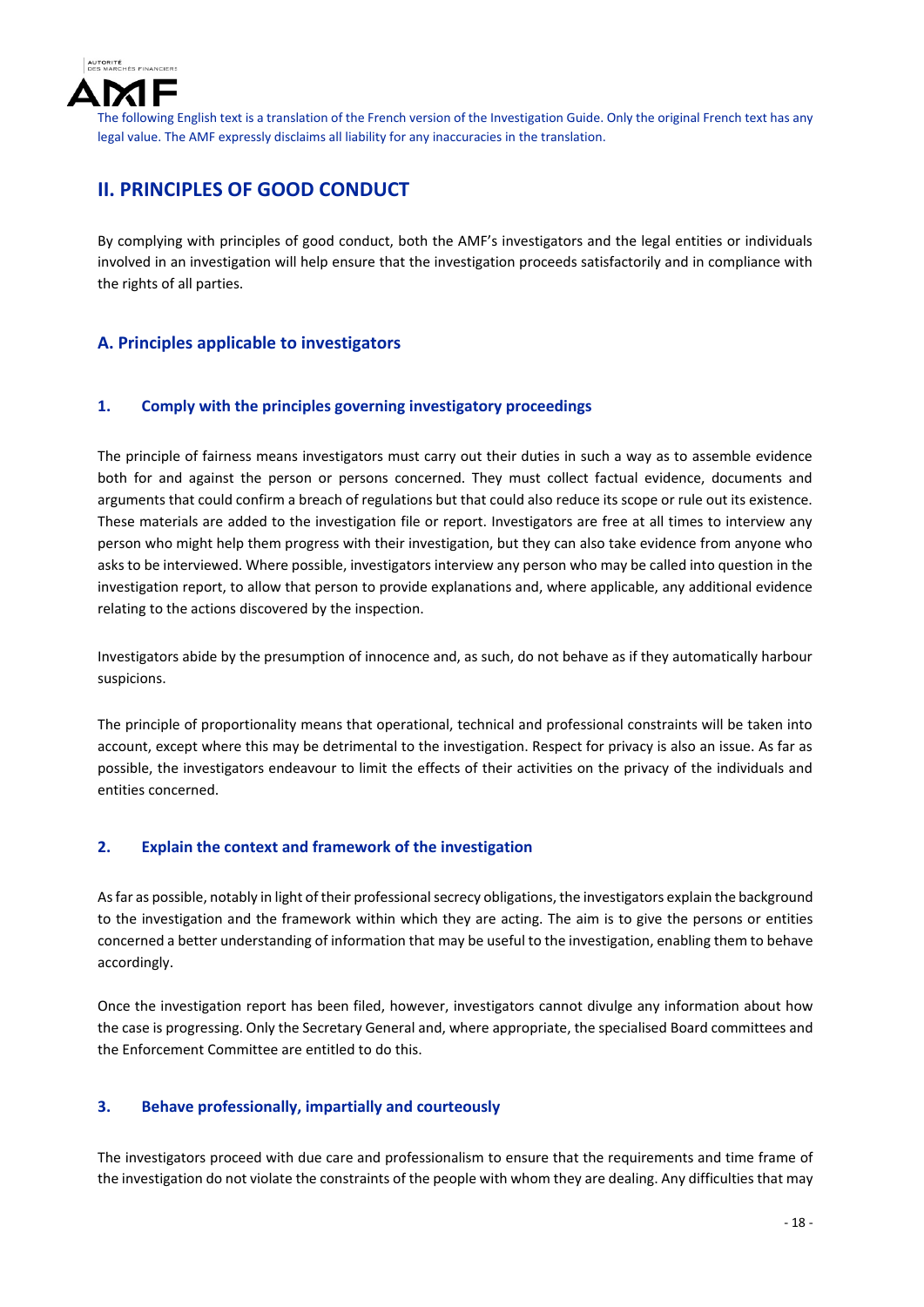

hinder their work must be reported immediately to their superiors at the AMF, as well as any difficulties they encounter and any events that might undermine the investigation.

When exercising their powers, especially as regards access to information and documents, they behave impartially and courteously with regard to the persons or entities concerned. They thus refrain from expressing personal opinions or considerations.

Both during interviews and in the conduct of on‐site investigations, investigators make every effort to give the persons concerned enough time to acquaint themselves with the information they are given, understand its impact, answer questions relevantly and reread – and, where necessary, propose corrections to – the investigators' minutes before signing them.

The persons responsible for the investigation may not receive any invitation, gift or benefit from the persons being investigated.98

#### **4. Be diligent**

Where there is no regulatory or statutory deadline, investigations are not limited in time. They last as long as necessary to complete the investigations. However, various factors may extend the time required, including the complexity of the investigations, the time needed for international cooperation requests and delays by the persons or entities concerned in submitting documents or comments.

However, investigators strive to carry out their work diligently and try, wherever possible, to limit the time between the signing of the investigation order, which signals the start of the investigation, and the presentation of the investigation report to the Board. The AMF's management pays close attention to these time frames.

## **B. Behaviour expected of persons asked to cooperate with an investigation**

To ensure that the investigation proceeds smoothly, the individuals and entities asked to cooperate (including their employees and persons for whom they are responsible) must behave as follows:

## **1. Answer the investigators' questions fairlyand diligently**

The individuals or employees of entities asked to cooperate with an investigation should answer questions or requests for information diligently, fairly and clearly.

They must endeavour to answer comprehensively, accurately and as quickly as possible. They must also provide substantiating evidence to the investigators and refrain from providing incomplete or misleading documents.

<sup>98</sup> Article 3.1.4 of the AMF's rules of procedure, published in issue 0177 of the Official Journal of the French Republic of 30 July 2017.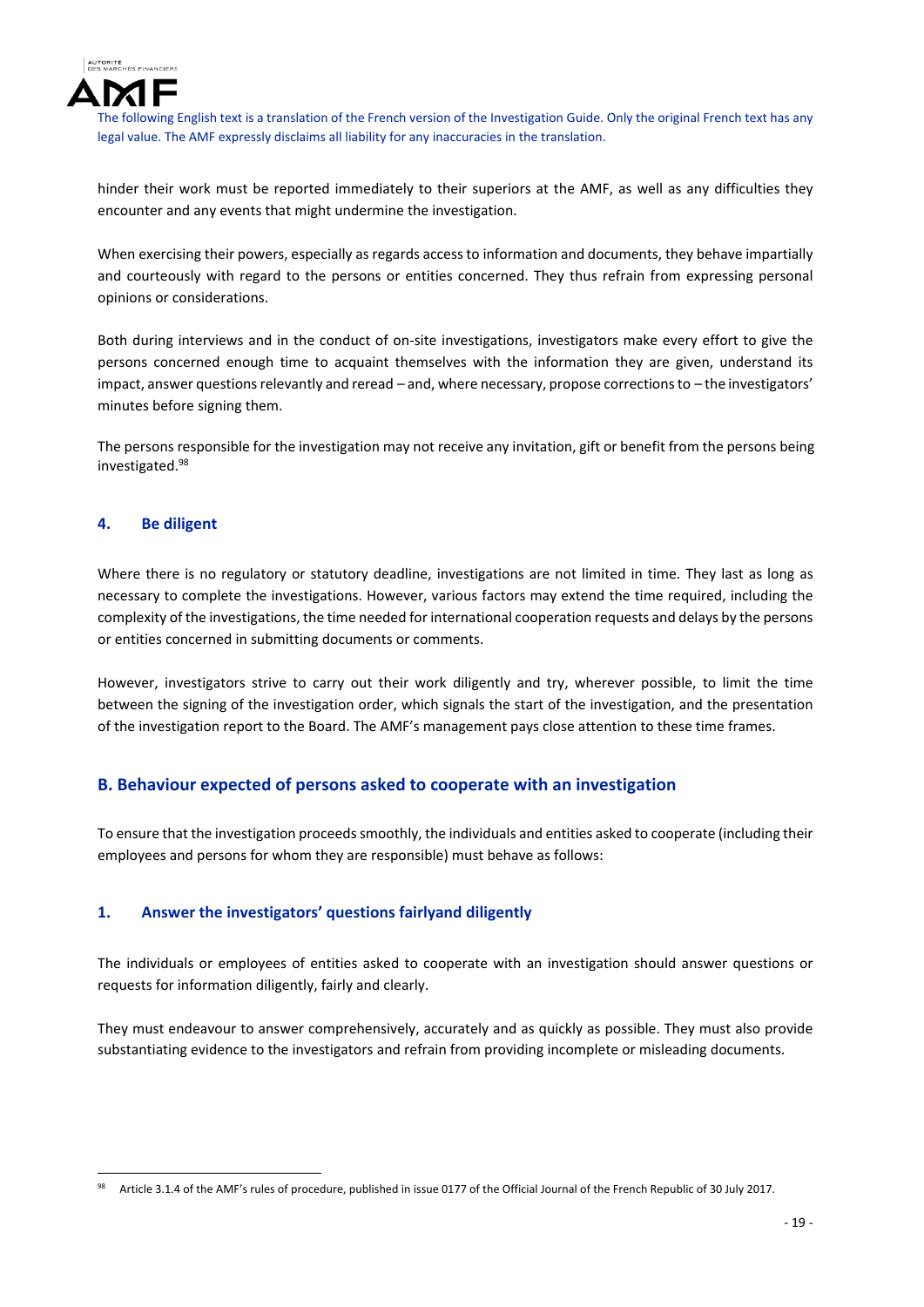

## **2. Cooperate with the investigators**

Persons asked to cooperate with an investigation provide the investigators with contact details for any third party (statutory auditor, member of the audit committee or board of directors, external consultant or service provider, former employee, counsel retained for the investigation, etc.) whom the investigators consider it necessary or helpful to contact or meet with.

Regarding access to business premises, a representative of the entity may be named as the investigators' primary contact person. Such representatives must be empowered, either personally or by way of delegation, to commit the entity and sign any records of findings and document submissions.

During the subsequent course of the investigation, such representatives are likely to be the investigators' main contact when requesting information. They will pass on such requests to the relevant departments, collate the information and issue reminders, where necessary, to ensure that the investigators' questions are answered as quickly as possible.

Where the entity under investigation is an investment services provider, the investigators will consider – unless expressly informed to the contrary – that their correspondent is the compliance officer. The investigators take particular care to inform the correspondent of any difficulties encountered when performing their duties.

## **3. Supply documents, files and explanations as quickly as possible**

Pursuant to Article L. 621‐10 of the Monetary and Financial Code, "*Investigators* […] *may, for the purposes of the investigation* […], *require the submission of any documents on whatever medium*". The AMF's investigators may exercise their right of access against all persons and entities likely to be able to provide them with information or documents related to the investigation.

Requests for information should be answered as quickly as possible, allowing enough time to prepare answers without unnecessarily slowing down the investigation. It is in everyone's interest to ensure that the investigation does not last too long. All documents and files requested must be sent in a format that is easy to process, to be determined with the persons interviewed.

## **4. Remain impartial, professional and courteous throughout the investigation**

Persons asked to cooperate with an investigation are expected to adopt a professional, impartial and courteous attitude in their dealings with the investigators, as the investigators themselves are expected to do.

\* \* \* \*